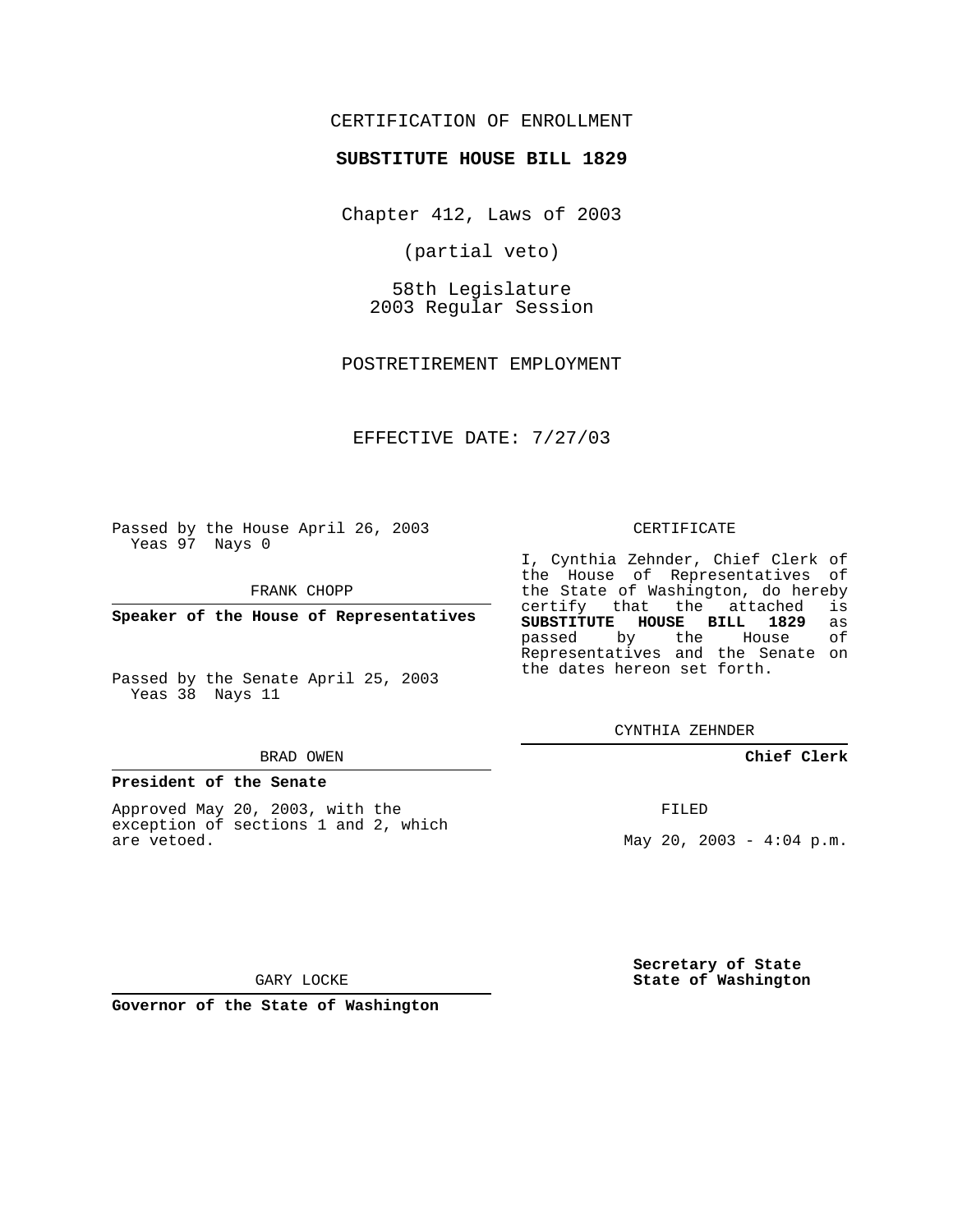# **SUBSTITUTE HOUSE BILL 1829** \_\_\_\_\_\_\_\_\_\_\_\_\_\_\_\_\_\_\_\_\_\_\_\_\_\_\_\_\_\_\_\_\_\_\_\_\_\_\_\_\_\_\_\_\_

\_\_\_\_\_\_\_\_\_\_\_\_\_\_\_\_\_\_\_\_\_\_\_\_\_\_\_\_\_\_\_\_\_\_\_\_\_\_\_\_\_\_\_\_\_

## AS AMENDED BY THE SENATE

Passed Legislature - 2003 Regular Session

# **State of Washington 58th Legislature 2003 Regular Session**

**By** House Committee on Appropriations (originally sponsored by Representatives Bailey, Sehlin, Talcott, Kristiansen, Clements, Tom, Pearson, McMahan, Benson, Woods and Pflug)

READ FIRST TIME 03/05/03.

 AN ACT Relating to postretirement employment in the public employees' retirement system and the teachers' retirement system; amending RCW 41.32.010, 41.32.570, 41.40.010, and 41.40.037; creating a new section; repealing 2001 c 317 s 1; and prescribing penalties.

BE IT ENACTED BY THE LEGISLATURE OF THE STATE OF WASHINGTON:

 *\*Sec. 1. RCW 41.32.010 and 1997 c 254 s 3 are each amended to read as follows:*

 *As used in this chapter, unless a different meaning is plainly required by the context:*

 *(1)(a) "Accumulated contributions" for plan 1 members, means the sum of all regular annuity contributions and, except for the purpose of withdrawal at the time of retirement, any amount paid under RCW 41.50.165(2) with regular interest thereon.*

 *(b) "Accumulated contributions" for plan 2 members, means the sum of all contributions standing to the credit of a member in the member's individual account, including any amount paid under RCW 41.50.165(2), together with the regular interest thereon.*

*(2) "Actuarial equivalent" means a benefit of equal value when*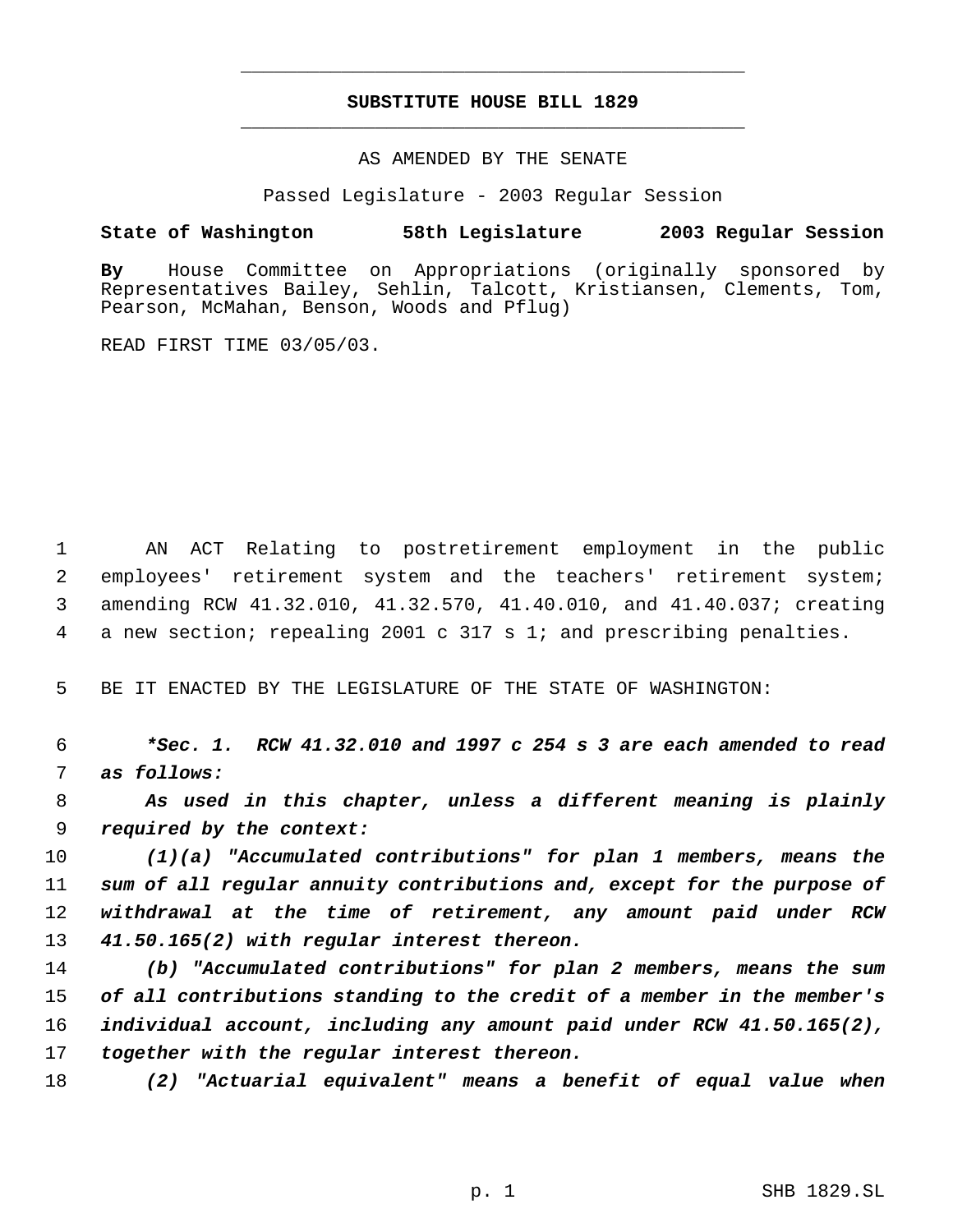*computed upon the basis of such mortality tables and regulations as shall be adopted by the director and regular interest.*

 *(3) "Annuity" means the moneys payable per year during life by reason of accumulated contributions of a member.*

 *(4) "Member reserve" means the fund in which all of the accumulated contributions of members are held.*

 *(5)(a) "Beneficiary" for plan 1 members, means any person in receipt of a retirement allowance or other benefit provided by this chapter.*

 *(b) "Beneficiary" for plan 2 and plan 3 members, means any person in receipt of a retirement allowance or other benefit provided by this chapter resulting from service rendered to an employer by another person.*

 *(6) "Contract" means any agreement for service and compensation between a member and an employer.*

 *(7) "Creditable service" means membership service plus prior service for which credit is allowable. This subsection shall apply only to plan 1 members.*

 *(8) "Dependent" means receiving one-half or more of support from a member.*

 *(9) "Disability allowance" means monthly payments during disability. This subsection shall apply only to plan 1 members.*

*(10)(a) "Earnable compensation" for plan 1 members, means:*

 *(i) All salaries and wages paid by an employer to an employee member of the retirement system for personal services rendered during a fiscal year. In all cases where compensation includes maintenance the employer shall fix the value of that part of the compensation not paid in money.*

 *(ii) "Earnable compensation" for plan 1 members also includes the following actual or imputed payments, which are not paid for personal services:*

 *(A) Retroactive payments to an individual by an employer on reinstatement of the employee in a position, or payments by an employer to an individual in lieu of reinstatement in a position which are awarded or granted as the equivalent of the salary or wages which the individual would have earned during a payroll period shall be considered earnable compensation and the individual shall receive the equivalent service credit.*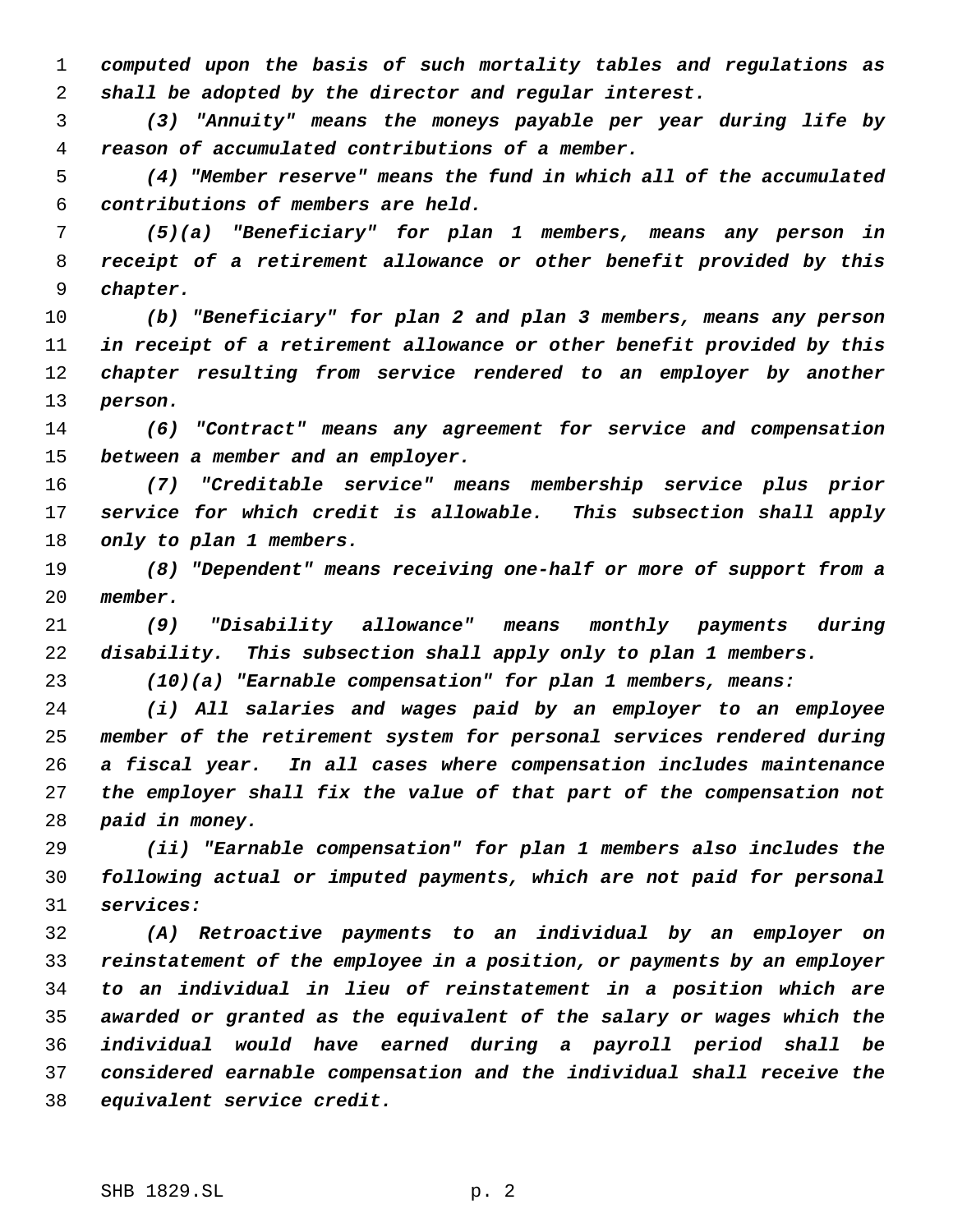*(B) If a leave of absence, without pay, is taken by a member for the purpose of serving as a member of the state legislature, and such member has served in the legislature five or more years, the salary which would have been received for the position from which the leave of absence was taken shall be considered as compensation earnable if the employee's contribution thereon is paid by the employee. In addition, where a member has been a member of the state legislature for five or more years, earnable compensation for the member's two highest compensated consecutive years of service shall include a sum not to exceed thirty-six hundred dollars for each of such two consecutive years, regardless of whether or not legislative service was rendered during those two years.*

 *(iii) For members employed less than full time under written contract with a school district, or community college district, in an instructional position, for which the member receives service credit of less than one year in all of the years used to determine the earnable compensation used for computing benefits due under RCW 41.32.497, 41.32.498, and 41.32.520, the member may elect to have earnable compensation defined as provided in RCW 41.32.345. For the purposes of this subsection, the term "instructional position" means a position in which more than seventy-five percent of the member's time is spent as a classroom instructor (including office hours), a librarian, or a counselor. Earnable compensation shall be so defined only for the purpose of the calculation of retirement benefits and only as necessary to insure that members who receive fractional service credit under RCW 41.32.270 receive benefits proportional to those received by members who have received full-time service credit.*

*(iv) "Earnable compensation" does not include:*

 *(A) Remuneration for unused sick leave authorized under RCW 41.04.340, 28A.400.210, or 28A.310.490;*

 *(B) Remuneration for unused annual leave in excess of thirty days as authorized by RCW 43.01.044 and 43.01.041.*

 *(b) "Earnable compensation" for plan 2 and plan 3 members, means salaries or wages earned by a member during a payroll period for personal services, including overtime payments, and shall include wages and salaries deferred under provisions established pursuant to sections 403(b), 414(h), and 457 of the United States Internal Revenue Code, but*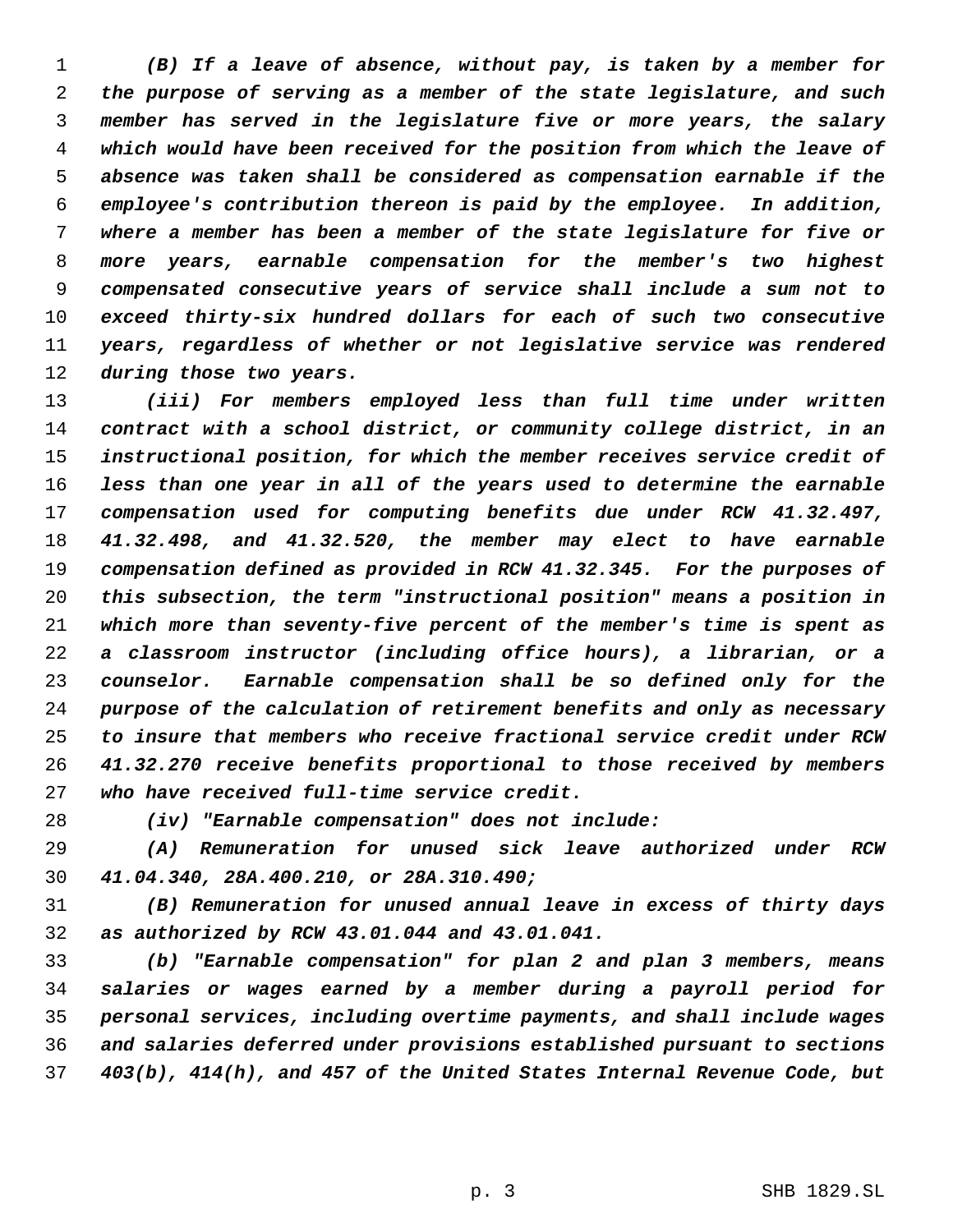*shall exclude lump sum payments for deferred annual sick leave, unused accumulated vacation, unused accumulated annual leave, or any form of severance pay.*

 *"Earnable compensation" for plan 2 and plan 3 members also includes the following actual or imputed payments which, except in the case of (b)(ii)(B) of this subsection, are not paid for personal services:*

 *(i) Retroactive payments to an individual by an employer on reinstatement of the employee in a position or payments by an employer to an individual in lieu of reinstatement in a position which are awarded or granted as the equivalent of the salary or wages which the individual would have earned during a payroll period shall be considered earnable compensation, to the extent provided above, and the individual shall receive the equivalent service credit.*

 *(ii) In any year in which a member serves in the legislature the member shall have the option of having such member's earnable compensation be the greater of:*

 *(A) The earnable compensation the member would have received had such member not served in the legislature; or*

 *(B) Such member's actual earnable compensation received for teaching and legislative service combined. Any additional contributions to the retirement system required because compensation earnable under (b)(ii)(A) of this subsection is greater than compensation earnable under (b)(ii)(B) of this subsection shall be paid by the member for both member and employer contributions.*

 *(11) "Employer" means the state of Washington, the school district, or any agency of the state of Washington by which the member is paid.*

 *(12) "Fiscal year" means a year which begins July 1st and ends June 30th of the following year.*

 *(13) "Former state fund" means the state retirement fund in operation for teachers under chapter 187, Laws of 1923, as amended.*

 *(14) "Local fund" means any of the local retirement funds for teachers operated in any school district in accordance with the provisions of chapter 163, Laws of 1917 as amended.*

 *(15) "Member" means any teacher included in the membership of the retirement system. Also, any other employee of the public schools who, on July 1, 1947, had not elected to be exempt from membership and who, prior to that date, had by an authorized payroll deduction, contributed to the member reserve.*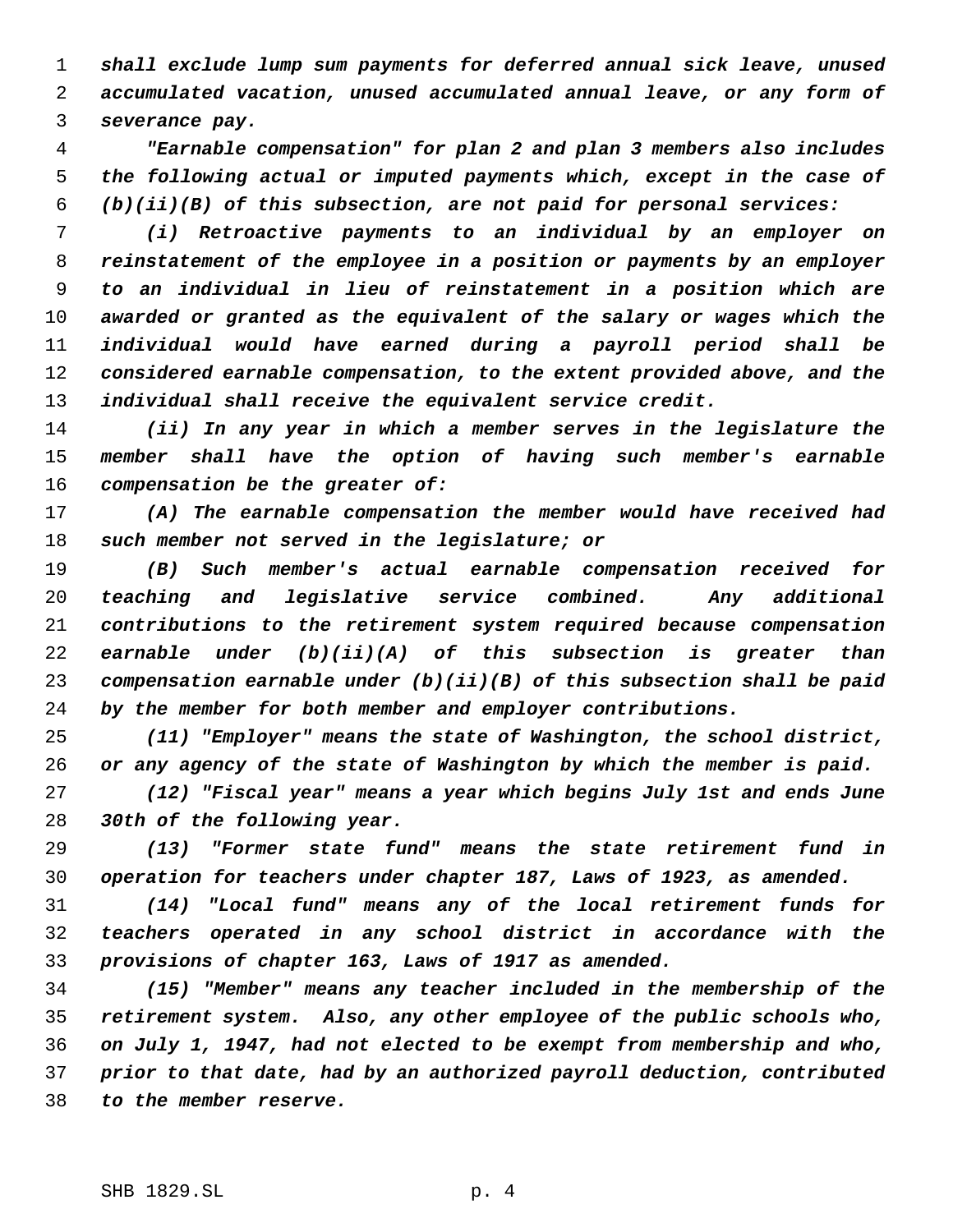*(16) "Membership service" means service rendered subsequent to the first day of eligibility of a person to membership in the retirement system: PROVIDED, That where a member is employed by two or more employers the individual shall receive no more than one service credit month during any calendar month in which multiple service is rendered. The provisions of this subsection shall apply only to plan 1 members.*

 *(17) "Pension" means the moneys payable per year during life from the pension reserve.*

 *(18) "Pension reserve" is a fund in which shall be accumulated an actuarial reserve adequate to meet present and future pension liabilities of the system and from which all pension obligations are to be paid.*

 *(19) "Prior service" means service rendered prior to the first date of eligibility to membership in the retirement system for which credit is allowable. The provisions of this subsection shall apply only to plan 1 members.*

 *(20) "Prior service contributions" means contributions made by a member to secure credit for prior service. The provisions of this subsection shall apply only to plan 1 members.*

 *(21) "Public school" means any institution or activity operated by the state of Washington or any instrumentality or political subdivision thereof employing teachers, except the University of Washington and Washington State University.*

 *(22) "Regular contributions" means the amounts required to be deducted from the compensation of a member and credited to the member's individual account in the member reserve. This subsection shall apply only to plan 1 members.*

 *(23) "Regular interest" means such rate as the director may determine.*

 *(24)(a) "Retirement allowance" for plan 1 members, means monthly payments based on the sum of annuity and pension, or any optional benefits payable in lieu thereof.*

 *(b) "Retirement allowance" for plan 2 and plan 3 members, means monthly payments to a retiree or beneficiary as provided in this chapter.*

 *(25) "Retirement system" means the Washington state teachers' retirement system.*

p. 5 SHB 1829.SL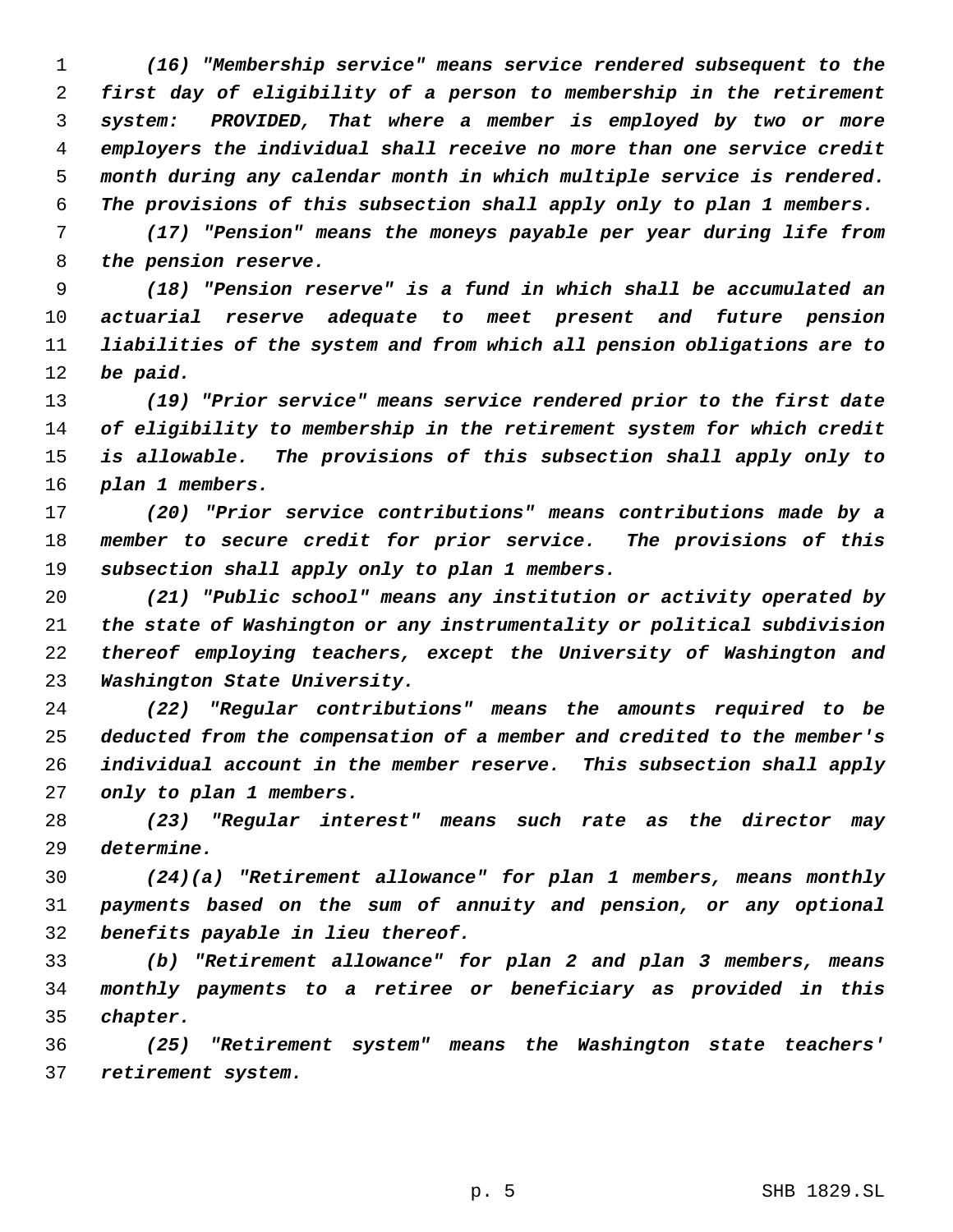*(26)(a) "Service" for plan 1 members means the time during which a member has been employed by an employer for compensation.*

 *(i) If a member is employed by two or more employers the individual shall receive no more than one service credit month during any calendar month in which multiple service is rendered.*

 *(ii) As authorized by RCW 28A.400.300, up to forty-five days of sick leave may be creditable as service solely for the purpose of determining eligibility to retire under RCW 41.32.470.*

 *(iii) As authorized in RCW 41.32.065, service earned in an out-of- state retirement system that covers teachers in public schools may be applied solely for the purpose of determining eligibility to retire under RCW 41.32.470.*

 *(b) "Service" for plan 2 and plan 3 members, means periods of employment by a member for one or more employers for which earnable compensation is earned subject to the following conditions:*

 *(i) A member employed in an eligible position or as a substitute shall receive one service credit month for each month of September through August of the following year if he or she earns earnable compensation for eight hundred ten or more hours during that period and is employed during nine of those months, except that a member may not receive credit for any period prior to the member's employment in an eligible position except as provided in RCW 41.32.812 and 41.50.132;*

 *(ii) If a member is employed either in an eligible position or as a substitute teacher for nine months of the twelve month period between September through August of the following year but earns earnable compensation for less than eight hundred ten hours but for at least six hundred thirty hours, he or she will receive one-half of a service credit month for each month of the twelve month period;*

 *(iii) All other members in an eligible position or as a substitute teacher shall receive service credit as follows:*

 *(A) A service credit month is earned in those calendar months where earnable compensation is earned for ninety or more hours;*

 *(B) A half-service credit month is earned in those calendar months where earnable compensation is earned for at least seventy hours but less than ninety hours; and*

 *(C) A quarter-service credit month is earned in those calendar months where earnable compensation is earned for less than seventy hours.*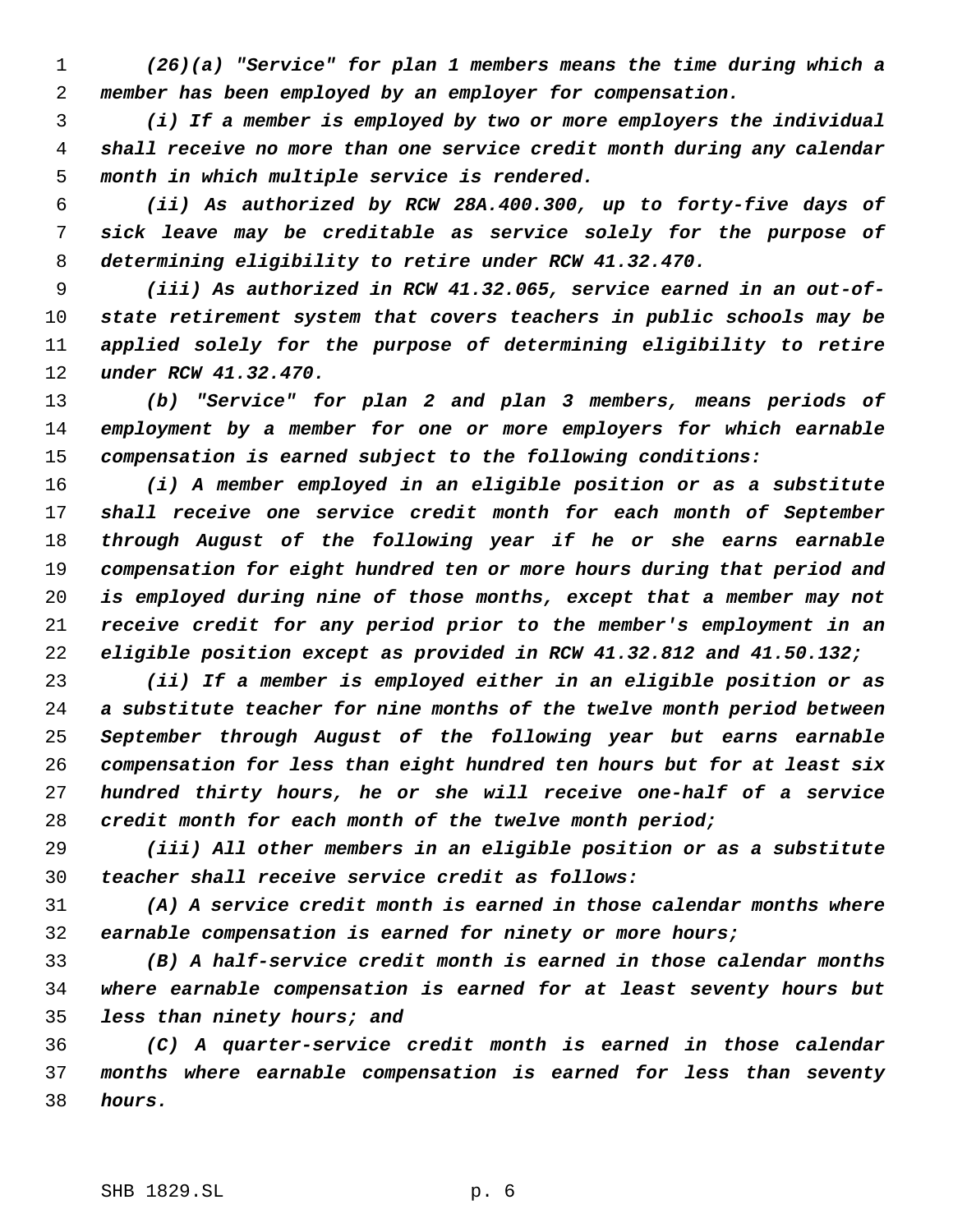*(iv) Any person who is a member of the teachers' retirement system and who is elected or appointed to a state elective position may continue to be a member of the retirement system and continue to receive a service credit month for each of the months in a state elective position by making the required member contributions.*

 *(v) When an individual is employed by two or more employers the individual shall only receive one month's service credit during any calendar month in which multiple service for ninety or more hours is rendered.*

 *(vi) As authorized by RCW 28A.400.300, up to forty-five days of sick leave may be creditable as service solely for the purpose of determining eligibility to retire under RCW 41.32.470. For purposes of plan 2 and plan 3 "forty-five days" as used in RCW 28A.400.300 is equal to two service credit months. Use of less than forty-five days of sick leave is creditable as allowed under this subsection as follows:*

*(A) Less than eleven days equals one-quarter service credit month;*

 *(B) Eleven or more days but less than twenty-two days equals one-half service credit month;*

*(C) Twenty-two days equals one service credit month;*

 *(D) More than twenty-two days but less than thirty-three days equals one and one-quarter service credit month;*

 *(E) Thirty-three or more days but less than forty-five days equals one and one-half service credit month.*

 *(vii) As authorized in RCW 41.32.065, service earned in an out-of- state retirement system that covers teachers in public schools may be applied solely for the purpose of determining eligibility to retire under RCW 41.32.470.*

 *(viii) The department shall adopt rules implementing this subsection.*

 *(27) "Service credit year" means an accumulation of months of service credit which is equal to one when divided by twelve.*

 *(28) "Service credit month" means a full service credit month or an accumulation of partial service credit months that are equal to one.*

 *(29) "Teacher" means any person qualified to teach who is engaged by a public school in an instructional, administrative, or supervisory capacity. The term includes state, educational service district, and school district superintendents and their assistants and all employees certificated by the superintendent of public instruction; and in*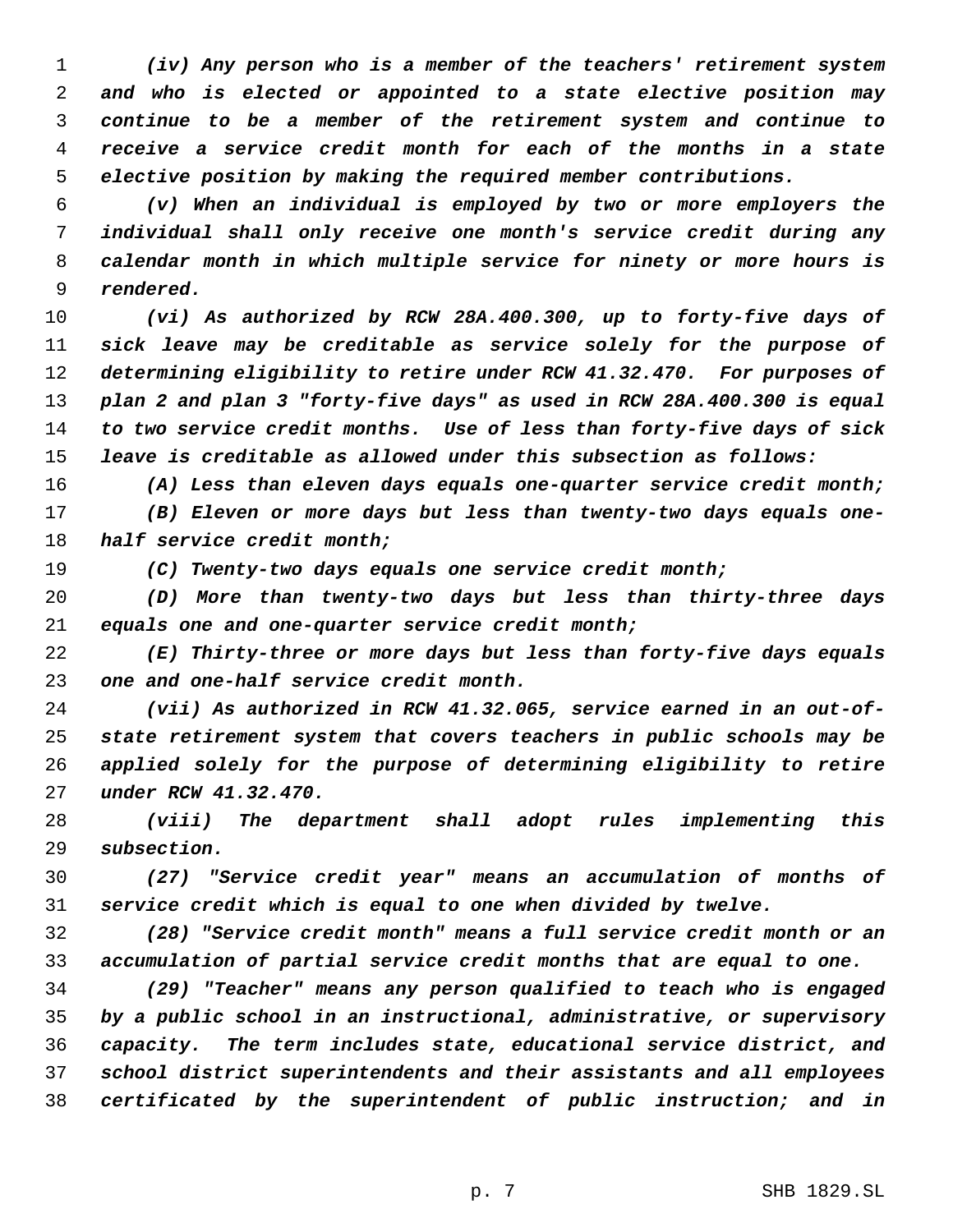*addition thereto any full time school doctor who is employed by a public school and renders service of an instructional or educational nature.*

 *(30) "Average final compensation" for plan 2 and plan 3 members, means the member's average earnable compensation of the highest consecutive sixty service credit months prior to such member's retirement, termination, or death. Periods constituting authorized leaves of absence may not be used in the calculation of average final compensation except under RCW 41.32.810(2).*

 *(31) "Retiree" means any person who has begun accruing a retirement allowance or other benefit provided by this chapter resulting from service rendered to an employer while a member.*

 *(32) "Department" means the department of retirement systems created in chapter 41.50 RCW.*

*(33) "Director" means the director of the department.*

 *(34) "State elective position" means any position held by any person elected or appointed to statewide office or elected or appointed as a member of the legislature.*

 *(35) "State actuary" or "actuary" means the person appointed pursuant to RCW 44.44.010(2).*

*(36) "Substitute teacher" means:*

 *(a) A teacher who is hired by an employer to work as a temporary teacher, except for teachers who are annual contract employees of an employer and are guaranteed a minimum number of hours; or*

 *(b) Teachers who either (i) work in ineligible positions for more than one employer or (ii) work in an ineligible position or positions together with an eligible position.*

 *(37)(a) "Eligible position" for plan 2 members from June 7, 1990, through September 1, 1991, means a position which normally requires two or more uninterrupted months of creditable service during September through August of the following year.*

 *(b) "Eligible position" for plan 2 and plan 3 on and after September 1, 1991, means a position that, as defined by the employer, normally requires five or more months of at least seventy hours of earnable compensation during September through August of the following year.*

*(c) For purposes of this chapter an employer shall not define*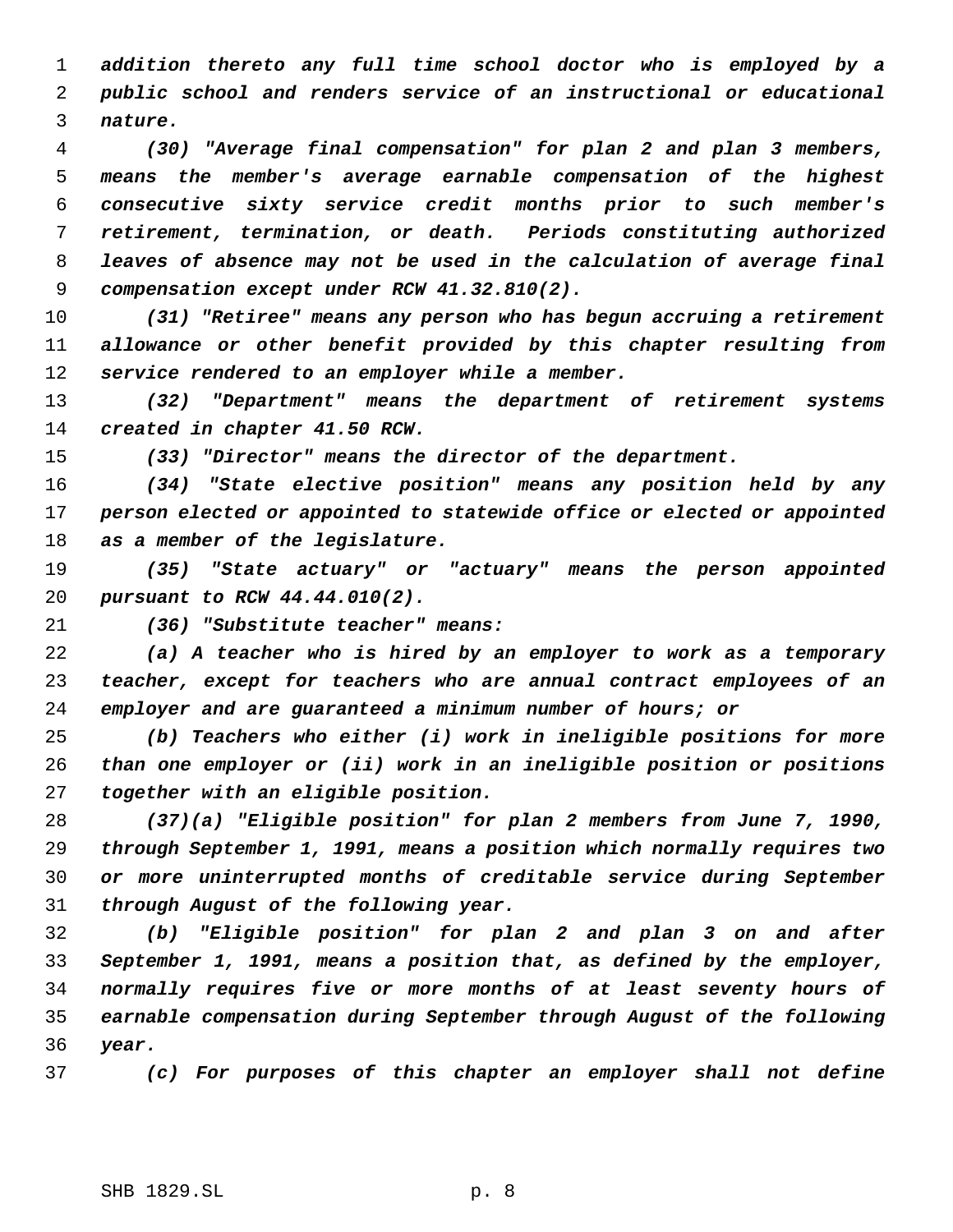*"position" in such a manner that an employee's monthly work for that employer is divided into more than one position.*

 *(d) The elected position of the superintendent of public instruction is an eligible position.*

 *(38) "Plan 1" means the teachers' retirement system, plan 1 providing the benefits and funding provisions covering persons who first became members of the system prior to October 1, 1977.*

 *(39) "Plan 2" means the teachers' retirement system, plan 2 providing the benefits and funding provisions covering persons who first became members of the system on and after October 1, 1977, and prior to July 1, 1996.*

 *(40) "Plan 3" means the teachers' retirement system, plan 3 providing the benefits and funding provisions covering persons who first become members of the system on and after July 1, 1996, or who transfer under RCW 41.32.817.*

 *(41) "Index" means, for any calendar year, that year's annual average consumer price index, Seattle, Washington area, for urban wage earners and clerical workers, all items compiled by the bureau of labor statistics, United States department of labor.*

 *(42) "Index A" means the index for the year prior to the determination of a postretirement adjustment.*

*(43) "Index B" means the index for the year prior to index A.*

 *(44) "Index year" means the earliest calendar year in which the index is more than sixty percent of index A.*

 *(45) "Adjustment ratio" means the value of index A divided by index B.*

 *(46) "Annual increase" means, initially, fifty-nine cents per month per year of service which amount shall be increased each July 1st by three percent, rounded to the nearest cent.*

 *(47) "Member account" or "member's account" for purposes of plan 3 means the sum of the contributions and earnings on behalf of the member in the defined contribution portion of plan 3.*

 *(48) "Separation from service or employment" occurs when a person has terminated all employment with an employer. Separation from service or employment does not occur, and if claimed by an employer or employee may be a violation of RCW 41.32.055, when an employee and employer have a written or oral agreement to resume employment with the same employer following termination.*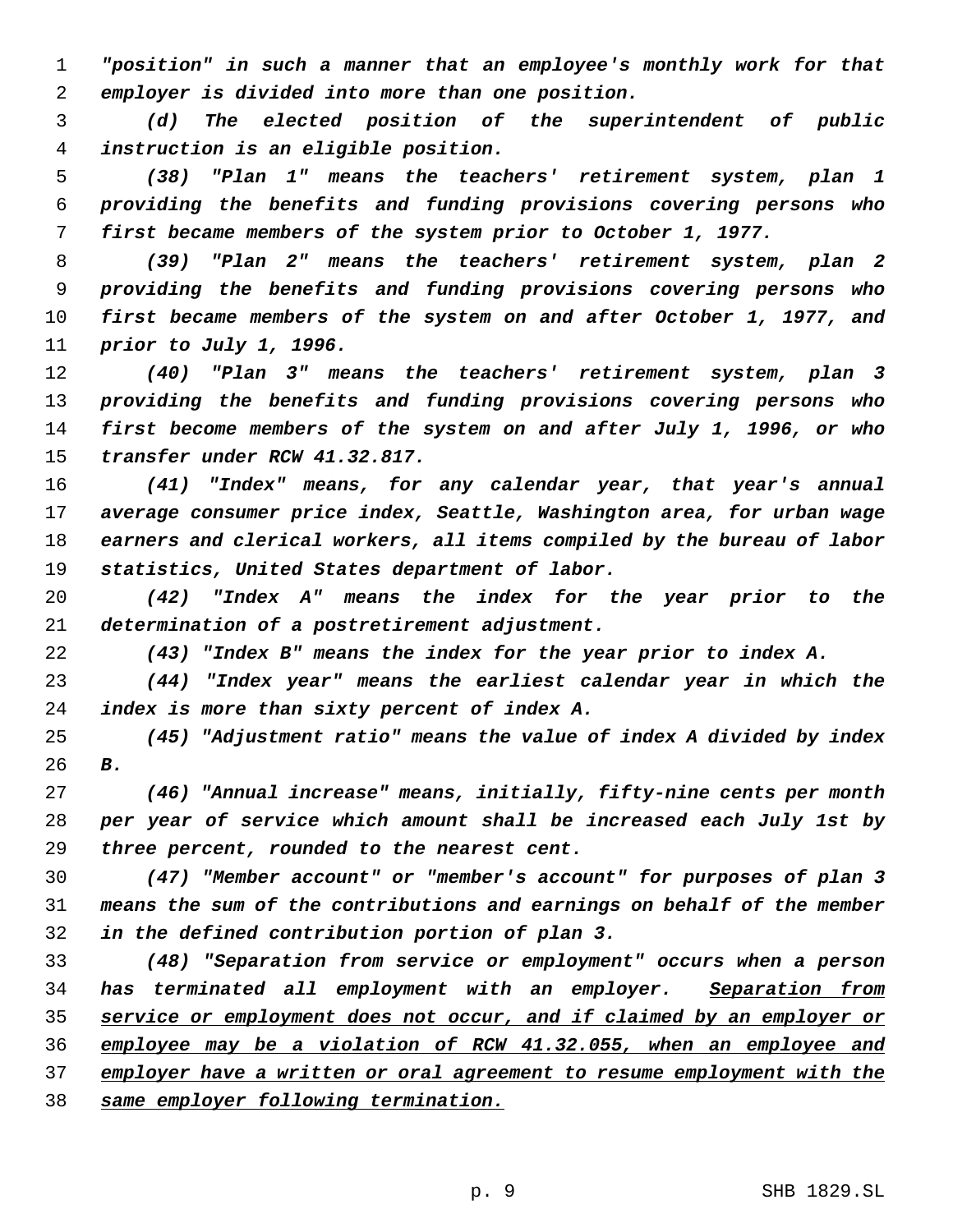*(49) "Employed" or "employee" means a person who is providing services for compensation to an employer, unless the person is free from the employer's direction and control over the performance of work. The department shall adopt rules and interpret this subsection consistent with common law. \*Sec. 1 was vetoed. See message at end of chapter.*

 *\*Sec. 2. RCW 41.32.570 and 2001 2nd sp.s. c 10 s 3 are each amended to read as follows:*

 *(1)(a) If a retiree enters employment with an employer sooner than one calendar month after his or her accrual date, the retiree's monthly retirement allowance will be reduced by five and one-half percent for every seven hours worked during that month. This reduction will be applied each month until the retiree remains absent from employment with an employer for one full calendar month.*

 *(b) The benefit reduction provided in (a) of this subsection will accrue for a maximum of one hundred forty hours per month. Any monthly benefit reduction over one hundred percent will be applied to the benefit the retiree is eligible to receive in subsequent months.*

 *(2) Except as provided in subsection (3) of this section, any retired teacher or retired administrator who enters service in any public educational institution in Washington state ((and who has satisfied the break in employment requirement of subsection (1) of this section)) at least one calendar month after his or her accrual date shall cease to receive pension payments while engaged in such service, after the retiree has rendered service for more than ((one thousand five hundred)) eight hundred sixty-seven hours in a school year.*

 *(3) Any retired teacher or retired administrator who enters service in any public educational institution in Washington state one and one-half calendar months or more after his or her accrual date and:*

 *(a) Is hired into a position for which the school board has documented a justifiable need to hire a retiree into the position;*

 *(b) Is hired through the established process for the position with the approval of the school board of the prospective employer;*

 *(c) The employer retains records of the procedures followed and the decisions made in hiring the retired teacher or retired administrator and provides those records in the event of an audit; and*

 *(d) The employee has not already rendered a cumulative total of more than (i) three thousand one hundred sixty-five hours of service as*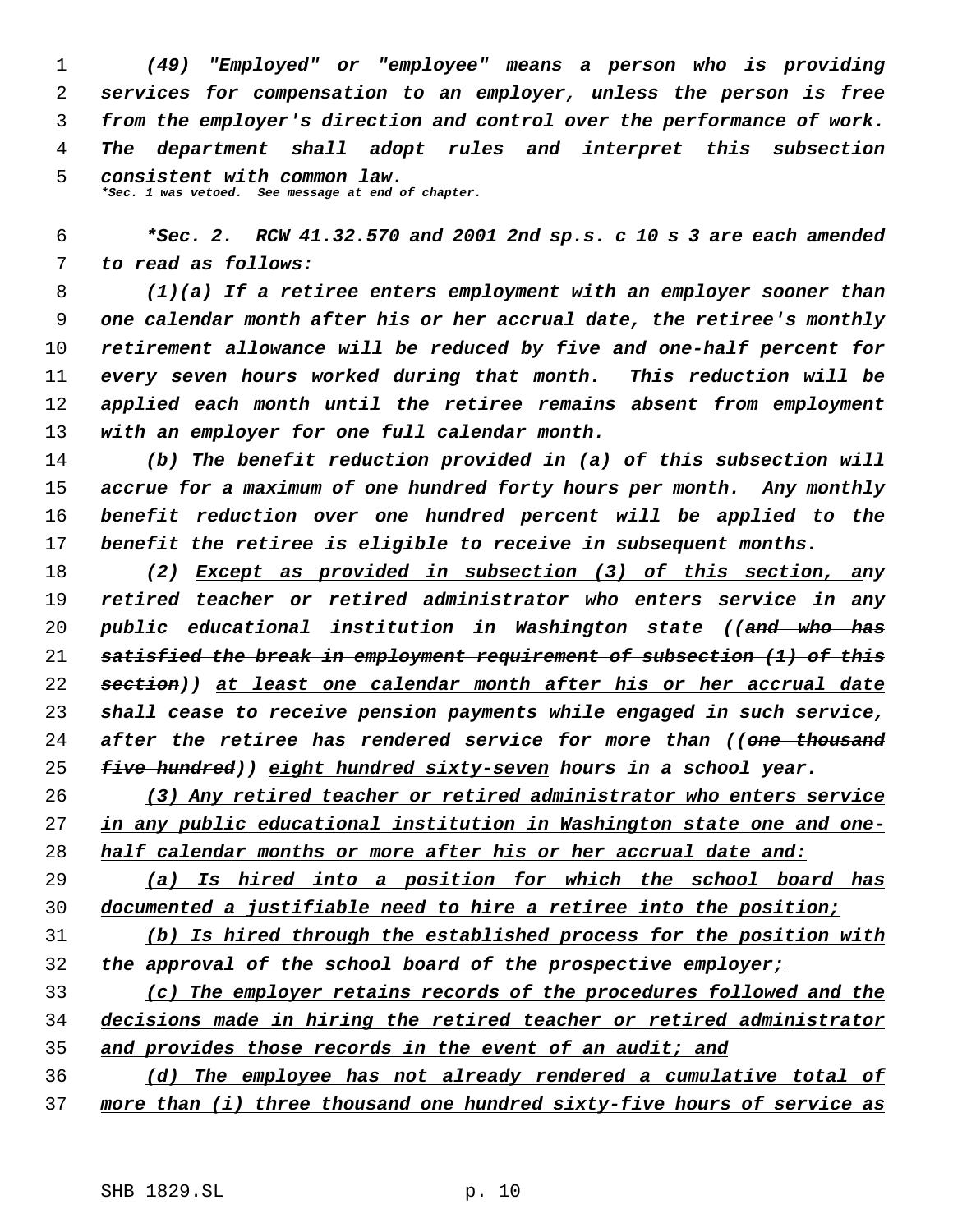*a teacher or principal, or (ii) one thousand nine hundred hours in any other capacity, while receiving pension payments, beyond an annual threshold of eight hundred sixty-seven hours;*

 *shall cease to receive pension payments while engaged in that service after the retiree has rendered service for more than one thousand five hundred hours in a school year. The cumulative total limitations under this subsection apply prospectively to those retiring after the effective date of this act and retroactively to those who retired prior to the effective date of this act, and shall be calculated from the*

*date of retirement.*

 *(4) When a retired teacher or administrator renders service beyond eight hundred sixty-seven hours, the department shall collect from the employer the applicable employer retirement contributions for the entire duration of the member's employment during that fiscal year.*

 *(((3))) (5) The department shall collect and provide the state actuary with information relevant to the use of this section for the joint committee on pension policy.*

 *(((4))) (6) The legislature reserves the right to amend or repeal this section in the future and no member or beneficiary has a contractual right to be employed for more than ((five hundred twenty- five)) eight hundred sixty-seven hours per year without a reduction of his or her pension. \*Sec. 2 was vetoed. See message at end of chapter.*

NEW SECTION. **Sec. 3.** 2001 c 317 s 1 is repealed.

 **Sec. 4.** RCW 41.40.010 and 2000 c 247 s 102 are each amended to read as follows:

 As used in this chapter, unless a different meaning is plainly required by the context:

 (1) "Retirement system" means the public employees' retirement system provided for in this chapter.

 (2) "Department" means the department of retirement systems created in chapter 41.50 RCW.

 (3) "State treasurer" means the treasurer of the state of Washington.

 (4)(a) "Employer" for plan 1 members, means every branch, department, agency, commission, board, and office of the state, any political subdivision or association of political subdivisions of the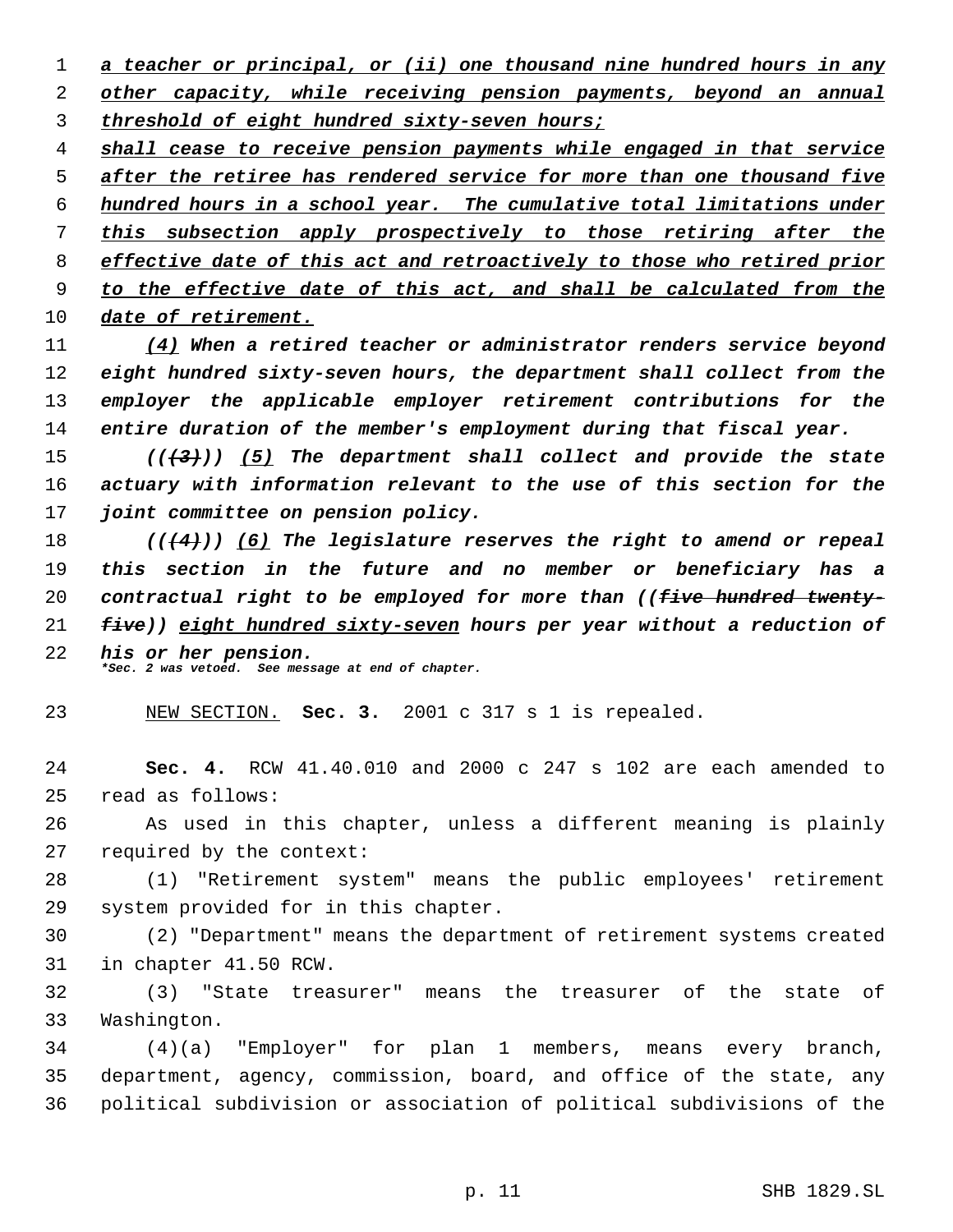state admitted into the retirement system, and legal entities authorized by RCW 35.63.070 and 36.70.060 or chapter 39.34 RCW; and the term shall also include any labor guild, association, or organization the membership of a local lodge or division of which is comprised of at least forty percent employees of an employer (other than such labor guild, association, or organization) within this chapter. The term may also include any city of the first class that has its own retirement system.

 (b) "Employer" for plan 2 and plan 3 members, means every branch, department, agency, commission, board, and office of the state, and any political subdivision and municipal corporation of the state admitted into the retirement system, including public agencies created pursuant to RCW 35.63.070, 36.70.060, and 39.34.030; except that after August 31, 2000, school districts and educational service districts will no longer be employers for the public employees' retirement system plan 2.

 (5) "Member" means any employee included in the membership of the retirement system, as provided for in RCW 41.40.023. RCW 41.26.045 does not prohibit a person otherwise eligible for membership in the retirement system from establishing such membership effective when he or she first entered an eligible position.

(6) "Original member" of this retirement system means:

 (a) Any person who became a member of the system prior to April 1, 1949;

 (b) Any person who becomes a member through the admission of an employer into the retirement system on and after April 1, 1949, and prior to April 1, 1951;

 (c) Any person who first becomes a member by securing employment with an employer prior to April 1, 1951, provided the member has rendered at least one or more years of service to any employer prior to October 1, 1947;

 (d) Any person who first becomes a member through the admission of an employer into the retirement system on or after April 1, 1951, provided, such person has been in the regular employ of the employer for at least six months of the twelve-month period preceding the said admission date;

 (e) Any member who has restored all contributions that may have been withdrawn as provided by RCW 41.40.150 and who on the effective date of the individual's retirement becomes entitled to be credited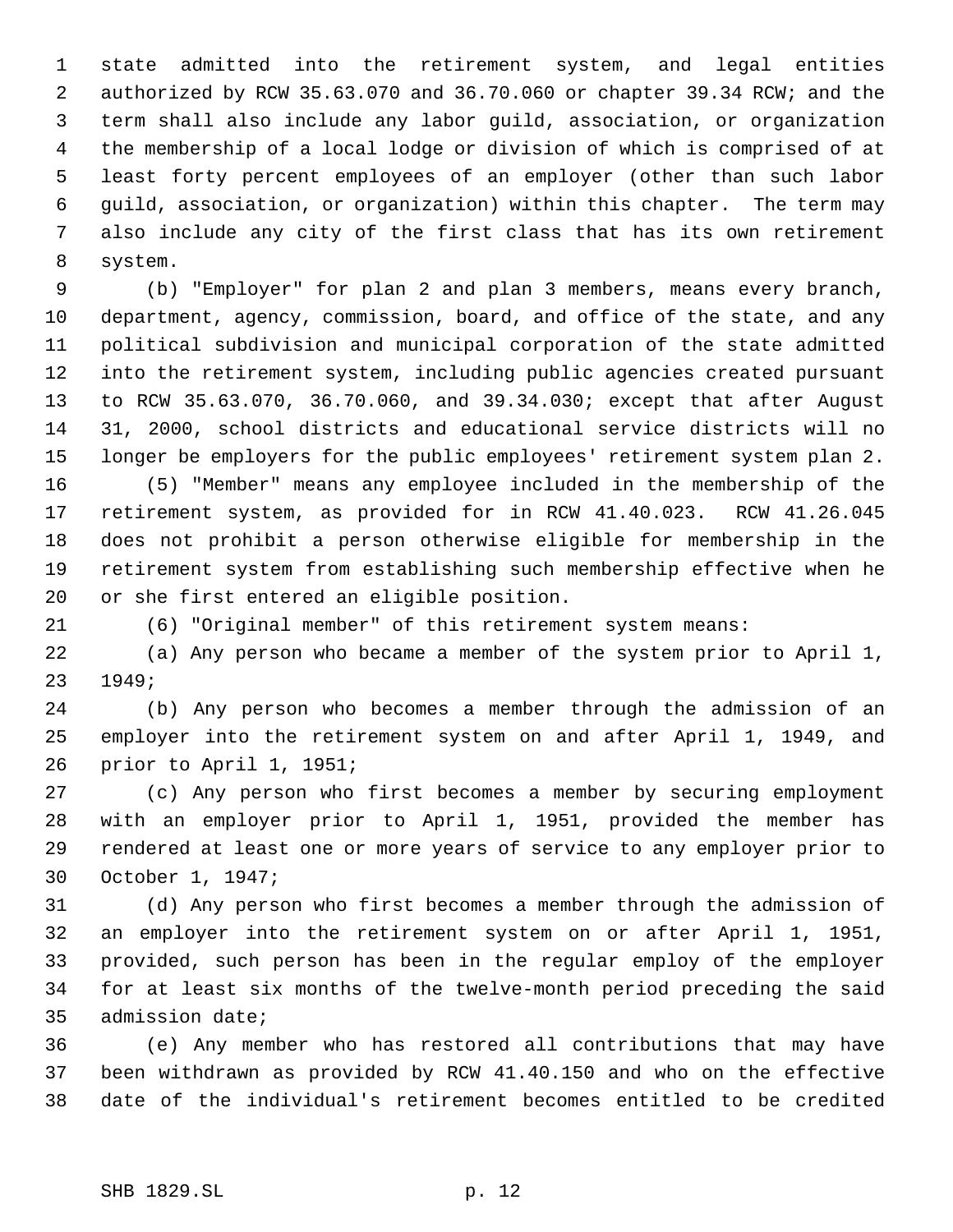with ten years or more of membership service except that the provisions relating to the minimum amount of retirement allowance for the member upon retirement at age seventy as found in RCW 41.40.190(4) shall not apply to the member;

 (f) Any member who has been a contributor under the system for two or more years and who has restored all contributions that may have been withdrawn as provided by RCW 41.40.150 and who on the effective date of the individual's retirement has rendered five or more years of service for the state or any political subdivision prior to the time of the admission of the employer into the system; except that the provisions relating to the minimum amount of retirement allowance for the member upon retirement at age seventy as found in RCW 41.40.190(4) shall not apply to the member.

 (7) "New member" means a person who becomes a member on or after April 1, 1949, except as otherwise provided in this section.

 (8)(a) "Compensation earnable" for plan 1 members, means salaries or wages earned during a payroll period for personal services and where the compensation is not all paid in money, maintenance compensation shall be included upon the basis of the schedules established by the member's employer.

 (i) "Compensation earnable" for plan 1 members also includes the following actual or imputed payments, which are not paid for personal services:

 (A) Retroactive payments to an individual by an employer on reinstatement of the employee in a position, or payments by an employer to an individual in lieu of reinstatement in a position which are awarded or granted as the equivalent of the salary or wage which the individual would have earned during a payroll period shall be considered compensation earnable and the individual shall receive the equivalent service credit;

 (B) If a leave of absence is taken by an individual for the purpose of serving in the state legislature, the salary which would have been received for the position from which the leave of absence was taken, shall be considered as compensation earnable if the employee's contribution is paid by the employee and the employer's contribution is paid by the employer or employee;

 (C) Assault pay only as authorized by RCW 27.04.100, 72.01.045, and 72.09.240;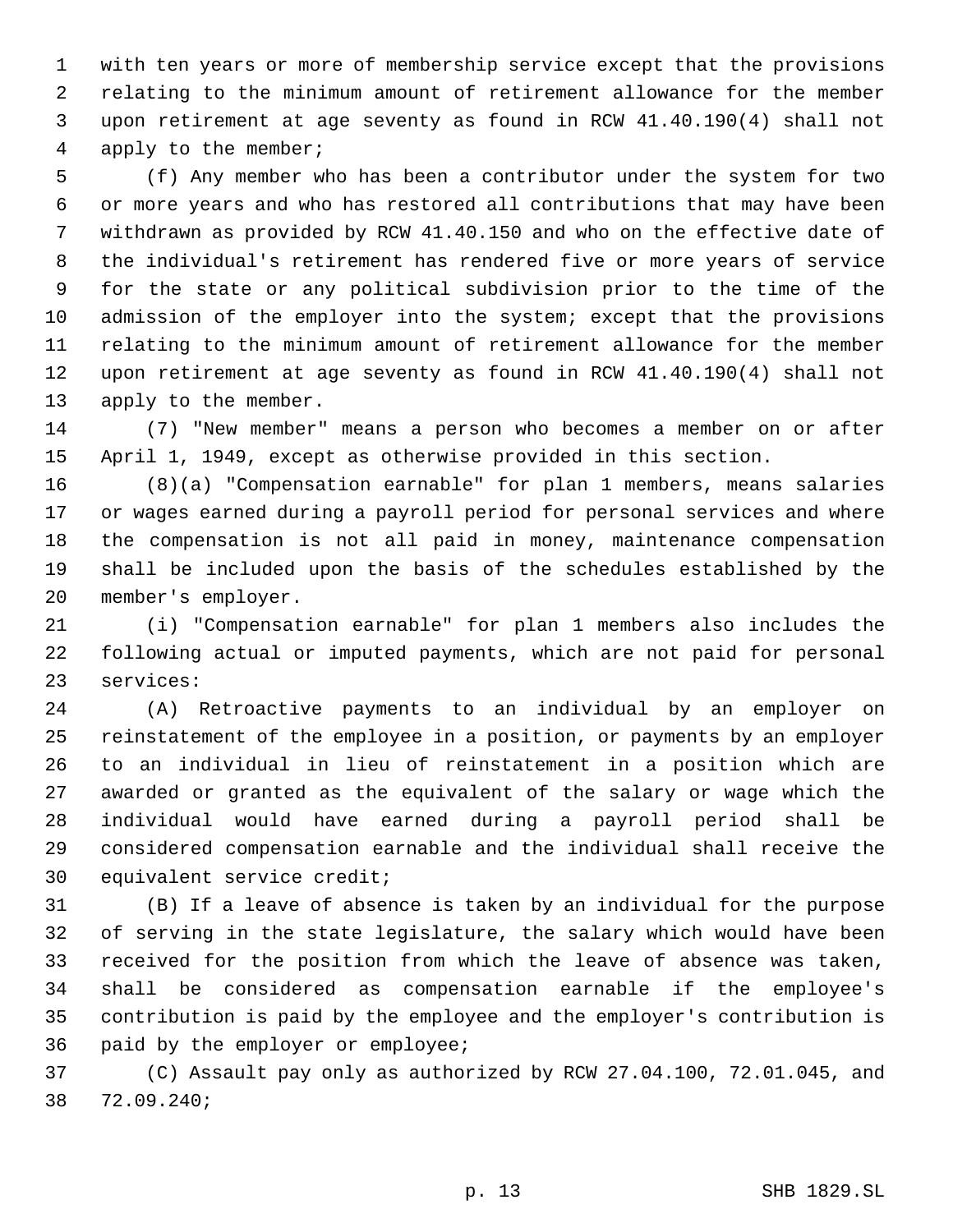(D) Compensation that a member would have received but for a disability occurring in the line of duty only as authorized by RCW 41.40.038;

 (E) Compensation that a member receives due to participation in the leave sharing program only as authorized by RCW 41.04.650 through 41.04.670; and

 (F) Compensation that a member receives for being in standby status. For the purposes of this section, a member is in standby status when not being paid for time actually worked and the employer requires the member to be prepared to report immediately for work, if the need arises, although the need may not arise.

(ii) "Compensation earnable" does not include:

 (A) Remuneration for unused sick leave authorized under RCW 41.04.340, 28A.400.210, or 28A.310.490;

 (B) Remuneration for unused annual leave in excess of thirty days as authorized by RCW 43.01.044 and 43.01.041.

 (b) "Compensation earnable" for plan 2 and plan 3 members, means salaries or wages earned by a member during a payroll period for personal services, including overtime payments, and shall include wages and salaries deferred under provisions established pursuant to sections 403(b), 414(h), and 457 of the United States Internal Revenue Code, but shall exclude nonmoney maintenance compensation and lump sum or other payments for deferred annual sick leave, unused accumulated vacation, unused accumulated annual leave, or any form of severance pay.

 "Compensation earnable" for plan 2 and plan 3 members also includes the following actual or imputed payments, which are not paid for personal services:

 (i) Retroactive payments to an individual by an employer on reinstatement of the employee in a position, or payments by an employer to an individual in lieu of reinstatement in a position which are awarded or granted as the equivalent of the salary or wage which the individual would have earned during a payroll period shall be considered compensation earnable to the extent provided above, and the individual shall receive the equivalent service credit;

 (ii) In any year in which a member serves in the legislature, the member shall have the option of having such member's compensation earnable be the greater of: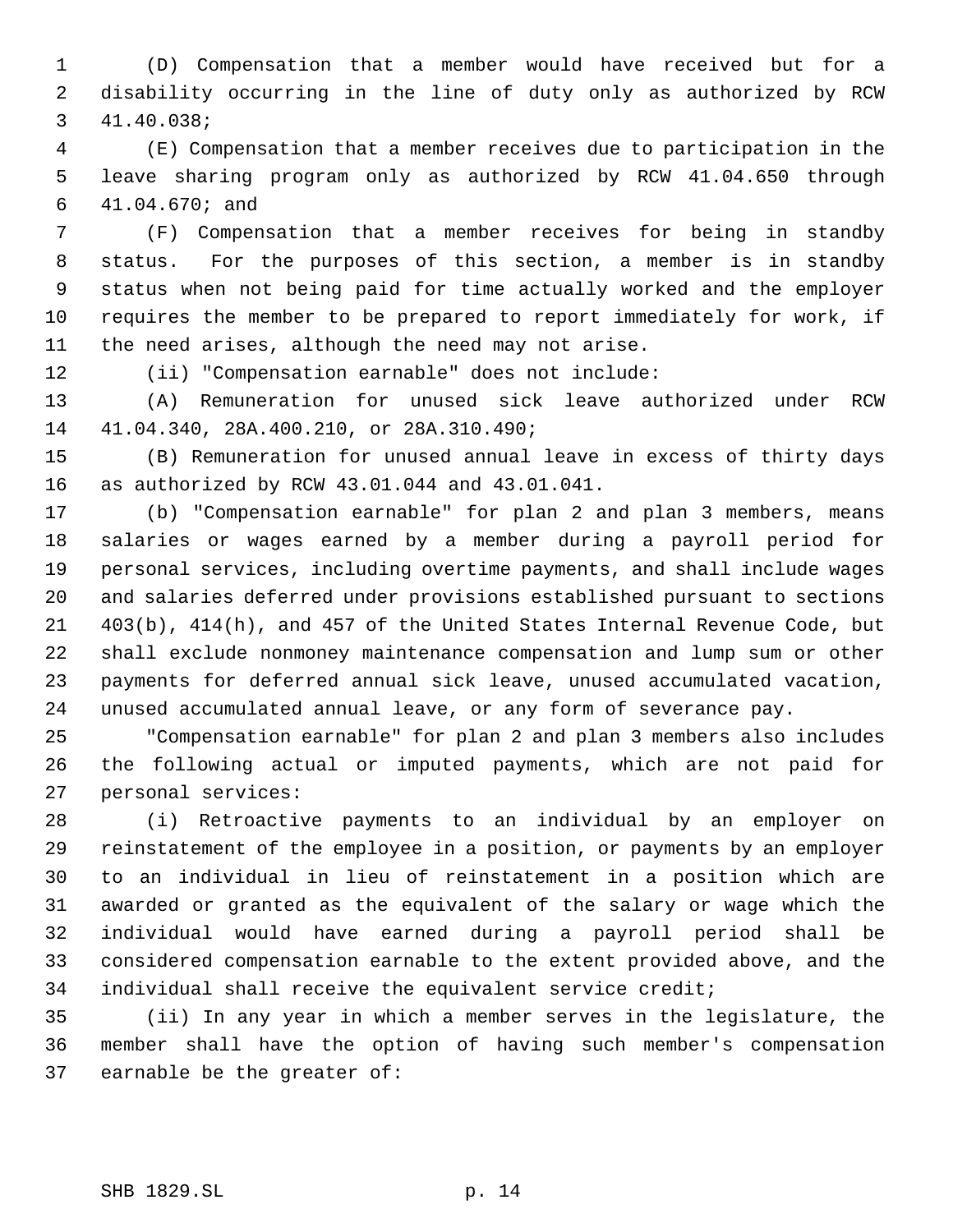(A) The compensation earnable the member would have received had such member not served in the legislature; or

 (B) Such member's actual compensation earnable received for nonlegislative public employment and legislative service combined. Any additional contributions to the retirement system required because compensation earnable under (b)(ii)(A) of this subsection is greater than compensation earnable under (b)(ii)(B) of this subsection shall be 8 paid by the member for both member and employer contributions;

 (iii) Assault pay only as authorized by RCW 27.04.100, 72.01.045, and 72.09.240;

 (iv) Compensation that a member would have received but for a disability occurring in the line of duty only as authorized by RCW 41.40.038;

 (v) Compensation that a member receives due to participation in the leave sharing program only as authorized by RCW 41.04.650 through 41.04.670; and

 (vi) Compensation that a member receives for being in standby status. For the purposes of this section, a member is in standby status when not being paid for time actually worked and the employer requires the member to be prepared to report immediately for work, if the need arises, although the need may not arise.

 (9)(a) "Service" for plan 1 members, except as provided in RCW 41.40.088, means periods of employment in an eligible position or positions for one or more employers rendered to any employer for which compensation is paid, and includes time spent in office as an elected or appointed official of an employer. Compensation earnable earned in full time work for seventy hours or more in any given calendar month shall constitute one service credit month except as provided in RCW 41.40.088. Compensation earnable earned for less than seventy hours in any calendar month shall constitute one-quarter service credit month of service except as provided in RCW 41.40.088. Only service credit months and one-quarter service credit months shall be counted in the computation of any retirement allowance or other benefit provided for in this chapter. Any fraction of a year of service shall be taken into account in the computation of such retirement allowance or benefits. Time spent in standby status, whether compensated or not, is not service.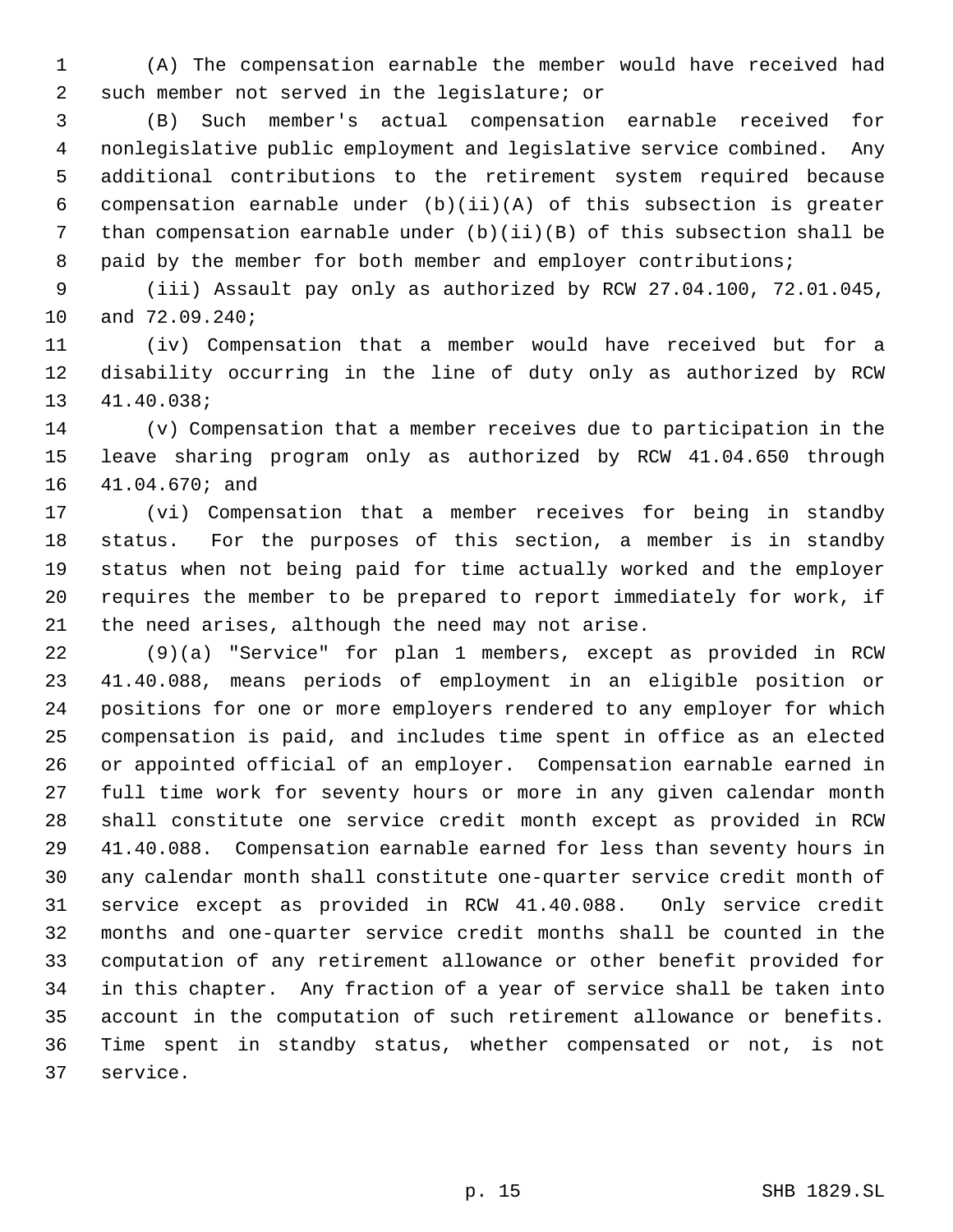(i) Service by a state employee officially assigned by the state on a temporary basis to assist another public agency, shall be considered as service as a state employee: PROVIDED, That service to any other public agency shall not be considered service as a state employee if such service has been used to establish benefits in any other public retirement system.

 (ii) An individual shall receive no more than a total of twelve service credit months of service during any calendar year. If an individual is employed in an eligible position by one or more employers the individual shall receive no more than one service credit month during any calendar month in which multiple service for seventy or more hours is rendered.

 (iii) A school district employee may count up to forty-five days of sick leave as creditable service solely for the purpose of determining eligibility to retire under RCW 41.40.180 as authorized by RCW 28A.400.300. For purposes of plan 1 "forty-five days" as used in RCW 28A.400.300 is equal to two service credit months. Use of less than forty-five days of sick leave is creditable as allowed under this subsection as follows:

 (A) Less than twenty-two days equals one-quarter service credit month;

(B) Twenty-two days equals one service credit month;

 (C) More than twenty-two days but less than forty-five days equals one and one-quarter service credit month.

 (b) "Service" for plan 2 and plan 3 members, means periods of employment by a member in an eligible position or positions for one or more employers for which compensation earnable is paid. Compensation earnable earned for ninety or more hours in any calendar month shall constitute one service credit month except as provided in RCW 41.40.088. Compensation earnable earned for at least seventy hours but less than ninety hours in any calendar month shall constitute one-half service credit month of service. Compensation earnable earned for less than seventy hours in any calendar month shall constitute one-quarter service credit month of service. Time spent in standby status, whether compensated or not, is not service.

 Any fraction of a year of service shall be taken into account in the computation of such retirement allowance or benefits.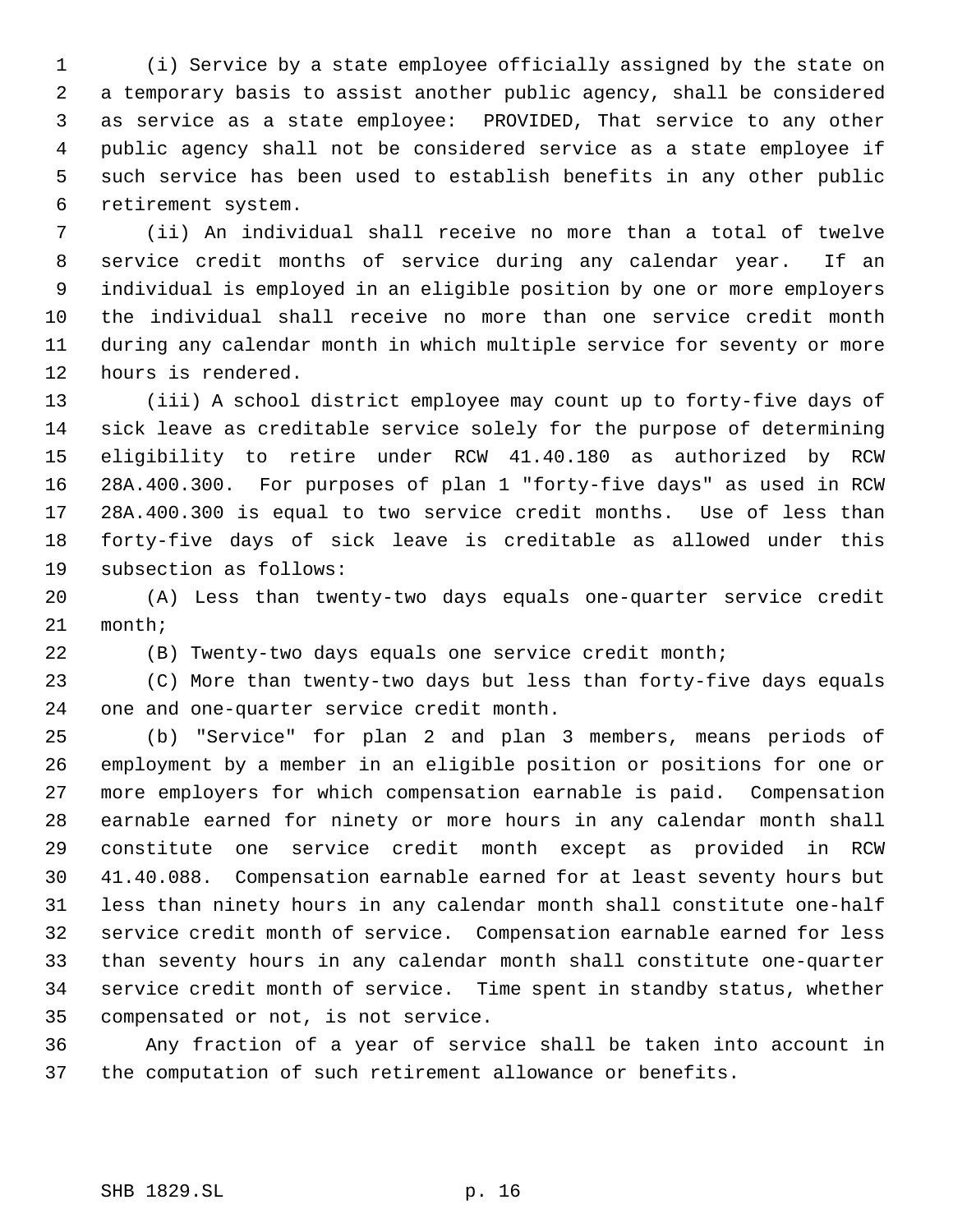(i) Service in any state elective position shall be deemed to be full time service, except that persons serving in state elective positions who are members of the Washington school employees' retirement system, teachers' retirement system, or law enforcement officers' and fire fighters' retirement system at the time of election or appointment to such position may elect to continue membership in the Washington school employees' retirement system, teachers' retirement system, or law enforcement officers' and fire fighters' retirement system.

 (ii) A member shall receive a total of not more than twelve service credit months of service for such calendar year. If an individual is employed in an eligible position by one or more employers the individual shall receive no more than one service credit month during any calendar month in which multiple service for ninety or more hours is rendered.

 (iii) Up to forty-five days of sick leave may be creditable as service solely for the purpose of determining eligibility to retire under RCW 41.40.180 as authorized by RCW 28A.400.300. For purposes of plan 2 and plan 3 "forty-five days" as used in RCW 28A.400.300 is equal to two service credit months. Use of less than forty-five days of sick leave is creditable as allowed under this subsection as follows:

 (A) Less than eleven days equals one-quarter service credit month; (B) Eleven or more days but less than twenty-two days equals one-half service credit month;

(C) Twenty-two days equals one service credit month;

 (D) More than twenty-two days but less than thirty-three days equals one and one-quarter service credit month;

 (E) Thirty-three or more days but less than forty-five days equals one and one-half service credit month.

 (10) "Service credit year" means an accumulation of months of service credit which is equal to one when divided by twelve.

 (11) "Service credit month" means a month or an accumulation of months of service credit which is equal to one.

 (12) "Prior service" means all service of an original member rendered to any employer prior to October 1, 1947.

(13) "Membership service" means:

(a) All service rendered, as a member, after October 1, 1947;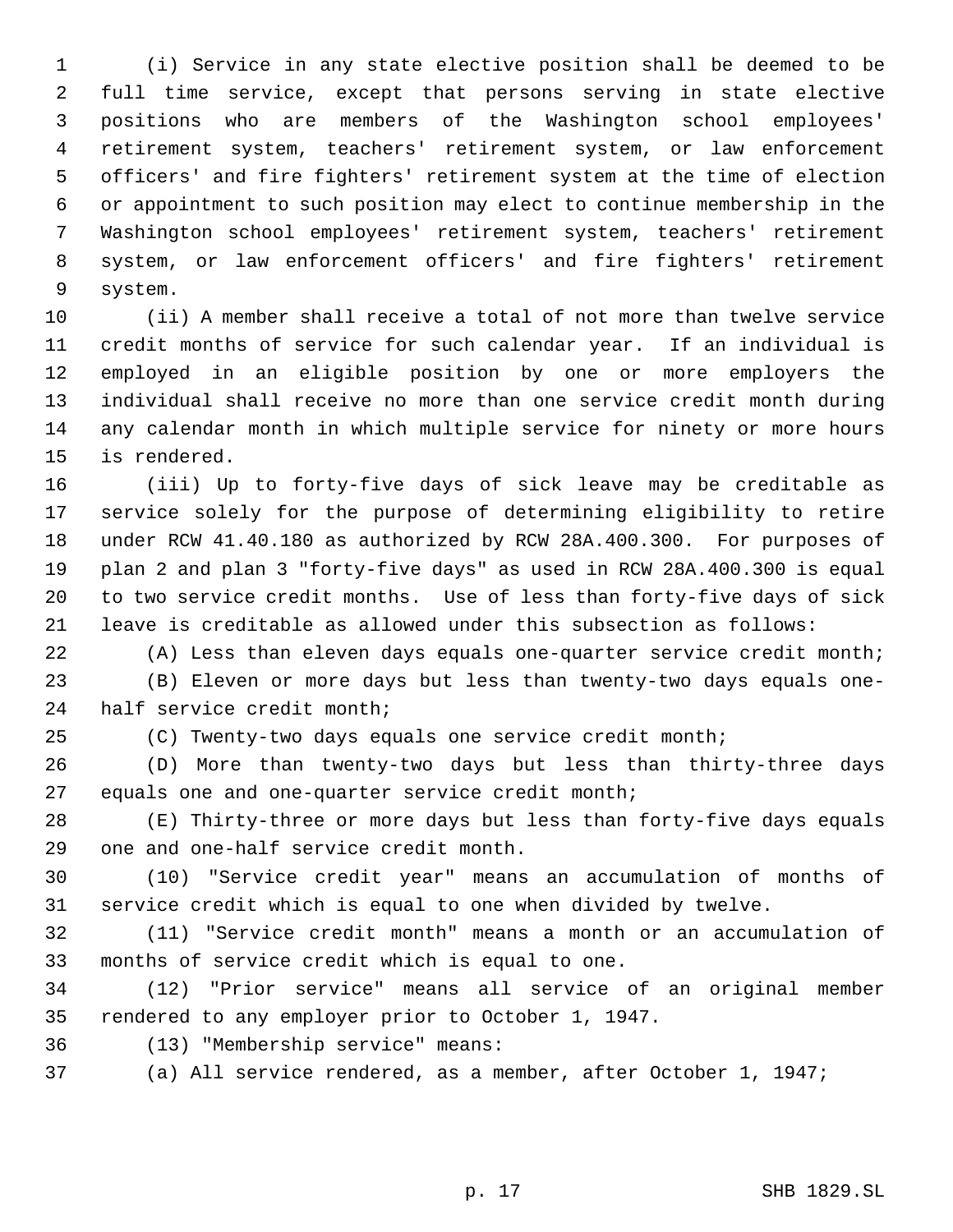(b) All service after October 1, 1947, to any employer prior to the time of its admission into the retirement system for which member and employer contributions, plus interest as required by RCW 41.50.125, have been paid under RCW 41.40.056 or 41.40.057;

 (c) Service not to exceed six consecutive months of probationary service rendered after April 1, 1949, and prior to becoming a member, in the case of any member, upon payment in full by such member of the total amount of the employer's contribution to the retirement fund which would have been required under the law in effect when such probationary service was rendered if the member had been a member during such period, except that the amount of the employer's contribution shall be calculated by the director based on the first 13 month's compensation earnable as a member;

 (d) Service not to exceed six consecutive months of probationary service, rendered after October 1, 1947, and before April 1, 1949, and prior to becoming a member, in the case of any member, upon payment in full by such member of five percent of such member's salary during said period of probationary service, except that the amount of the employer's contribution shall be calculated by the director based on the first month's compensation earnable as a member.

 (14)(a) "Beneficiary" for plan 1 members, means any person in receipt of a retirement allowance, pension or other benefit provided by this chapter.

 (b) "Beneficiary" for plan 2 and plan 3 members, means any person in receipt of a retirement allowance or other benefit provided by this chapter resulting from service rendered to an employer by another person.

 (15) "Regular interest" means such rate as the director may determine.

 (16) "Accumulated contributions" means the sum of all contributions standing to the credit of a member in the member's individual account, including any amount paid under RCW 41.50.165(2), together with the regular interest thereon.

 (17)(a) "Average final compensation" for plan 1 members, means the annual average of the greatest compensation earnable by a member during any consecutive two year period of service credit months for which service credit is allowed; or if the member has less than two years of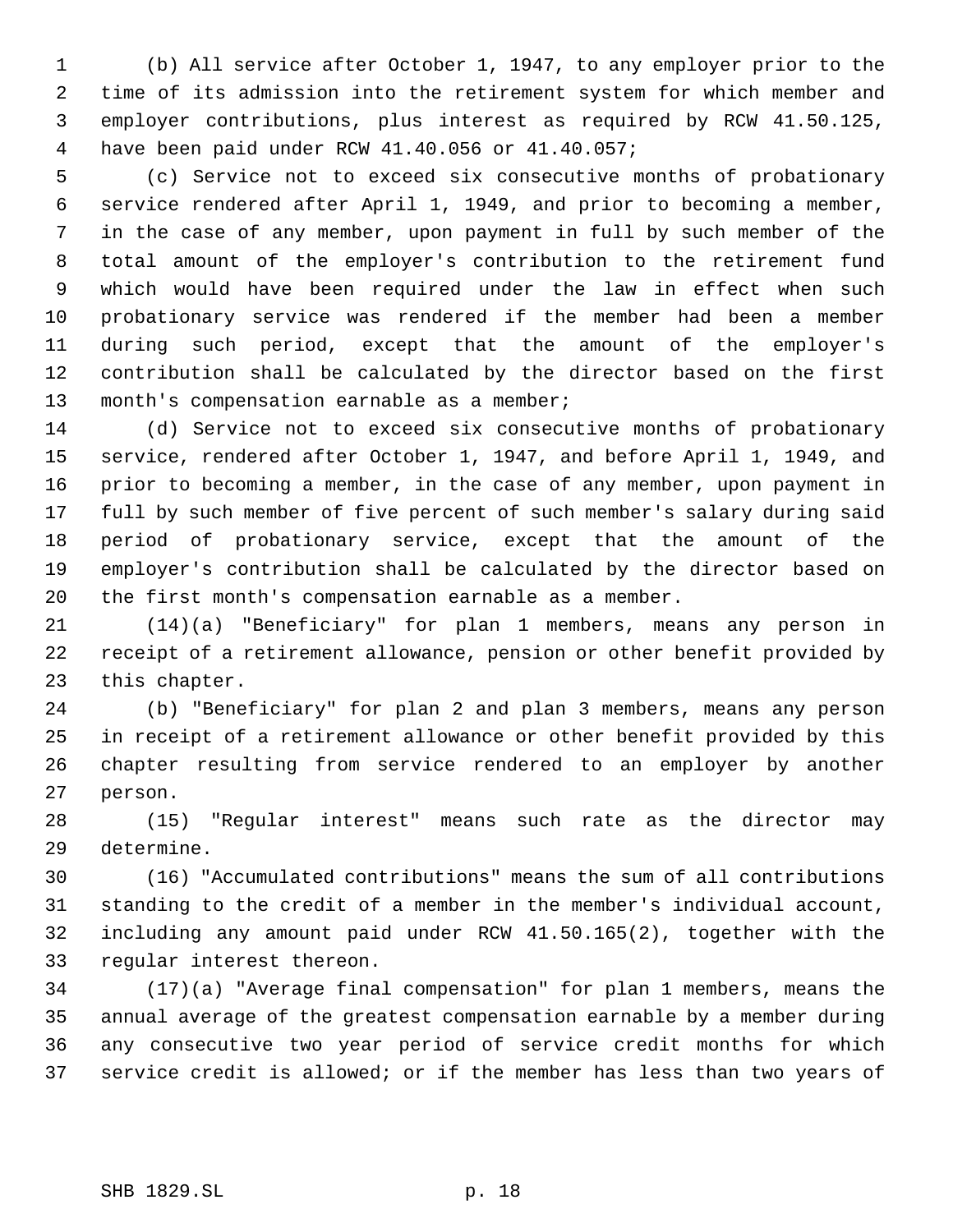service credit months then the annual average compensation earnable during the total years of service for which service credit is allowed.

 (b) "Average final compensation" for plan 2 and plan 3 members, means the member's average compensation earnable of the highest consecutive sixty months of service credit months prior to such member's retirement, termination, or death. Periods constituting authorized leaves of absence may not be used in the calculation of average final compensation except under RCW 41.40.710(2).

 (18) "Final compensation" means the annual rate of compensation earnable by a member at the time of termination of employment.

 (19) "Annuity" means payments for life derived from accumulated contributions of a member. All annuities shall be paid in monthly installments.

 (20) "Pension" means payments for life derived from contributions made by the employer. All pensions shall be paid in monthly installments.

 (21) "Retirement allowance" means the sum of the annuity and the pension.

 (22) "Employee" or "employed" means a person who is providing services for compensation to an employer, unless the person is free from the employer's direction and control over the performance of work. The department shall adopt rules and interpret this subsection consistent with common law.

 (23) "Actuarial equivalent" means a benefit of equal value when computed upon the basis of such mortality and other tables as may be adopted by the director.

 (24) "Retirement" means withdrawal from active service with a retirement allowance as provided by this chapter.

(25) "Eligible position" means:

 (a) Any position that, as defined by the employer, normally requires five or more months of service a year for which regular compensation for at least seventy hours is earned by the occupant thereof. For purposes of this chapter an employer shall not define "position" in such a manner that an employee's monthly work for that employer is divided into more than one position;

 (b) Any position occupied by an elected official or person appointed directly by the governor, or appointed by the chief justice

p. 19 SHB 1829.SL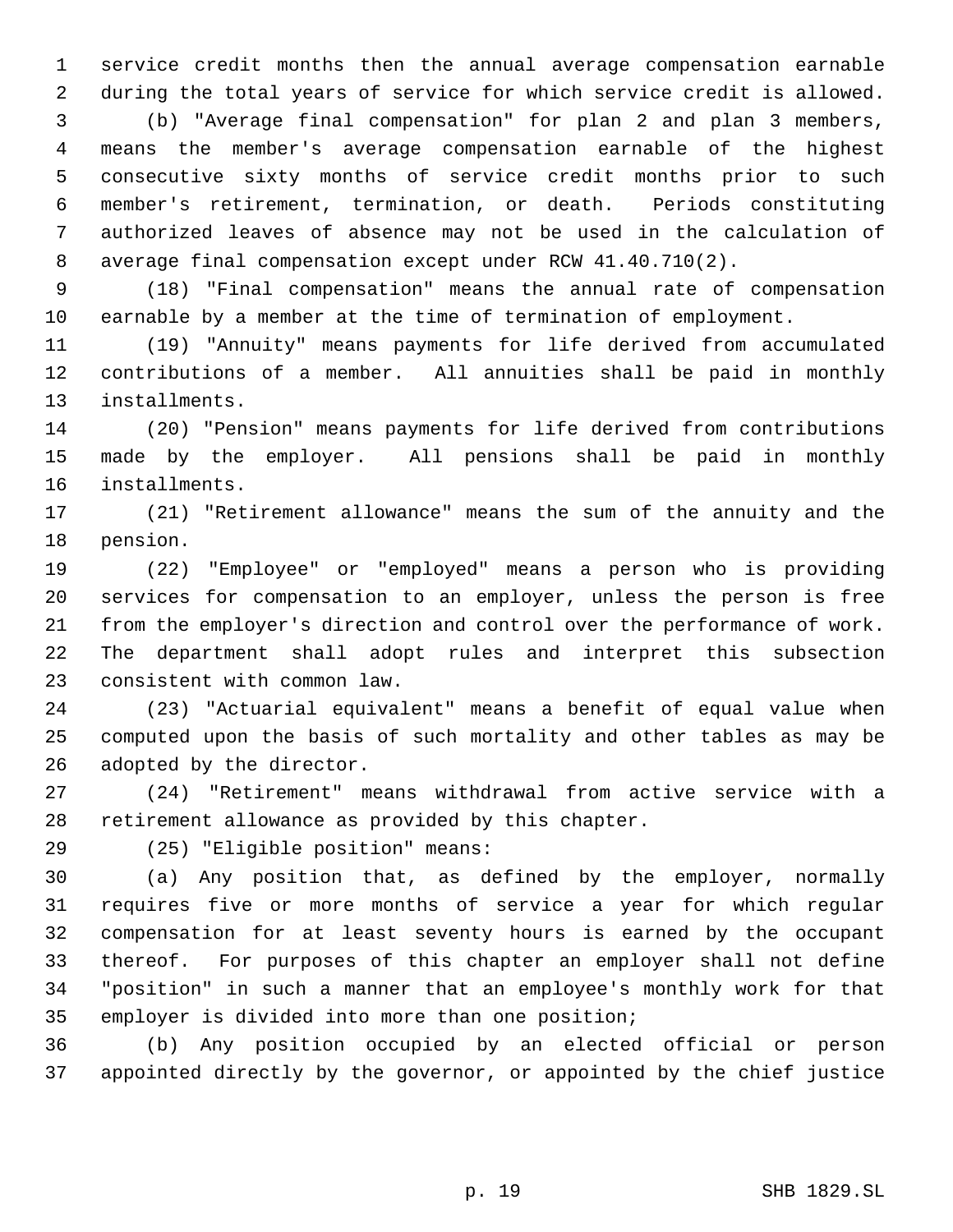of the supreme court under RCW 2.04.240(2) or 2.06.150(2), for which compensation is paid.

 (26) "Ineligible position" means any position which does not conform with the requirements set forth in subsection (25) of this section.

 (27) "Leave of absence" means the period of time a member is authorized by the employer to be absent from service without being separated from membership.

 (28) "Totally incapacitated for duty" means total inability to perform the duties of a member's employment or office or any other work for which the member is qualified by training or experience.

 (29) "Retiree" means any person who has begun accruing a retirement allowance or other benefit provided by this chapter resulting from service rendered to an employer while a member.

(30) "Director" means the director of the department.

 (31) "State elective position" means any position held by any person elected or appointed to statewide office or elected or appointed as a member of the legislature.

 (32) "State actuary" or "actuary" means the person appointed pursuant to RCW 44.44.010(2).

 (33) "Plan 1" means the public employees' retirement system, plan 1 providing the benefits and funding provisions covering persons who first became members of the system prior to October 1, 1977.

 (34) "Plan 2" means the public employees' retirement system, plan 2 providing the benefits and funding provisions covering persons who first became members of the system on and after October 1, 1977, and are not included in plan 3.

 (35) "Plan 3" means the public employees' retirement system, plan 3 providing the benefits and funding provisions covering persons who:

(a) First become a member on or after:

 (i) March 1, 2002, and are employed by a state agency or institute of higher education and who did not choose to enter plan 2; or

 (ii) September 1, 2002, and are employed by other than a state agency or institute of higher education and who did not choose to enter plan 2; or

(b) Transferred to plan 3 under RCW 41.40.795.

(36) "Index" means, for any calendar year, that year's annual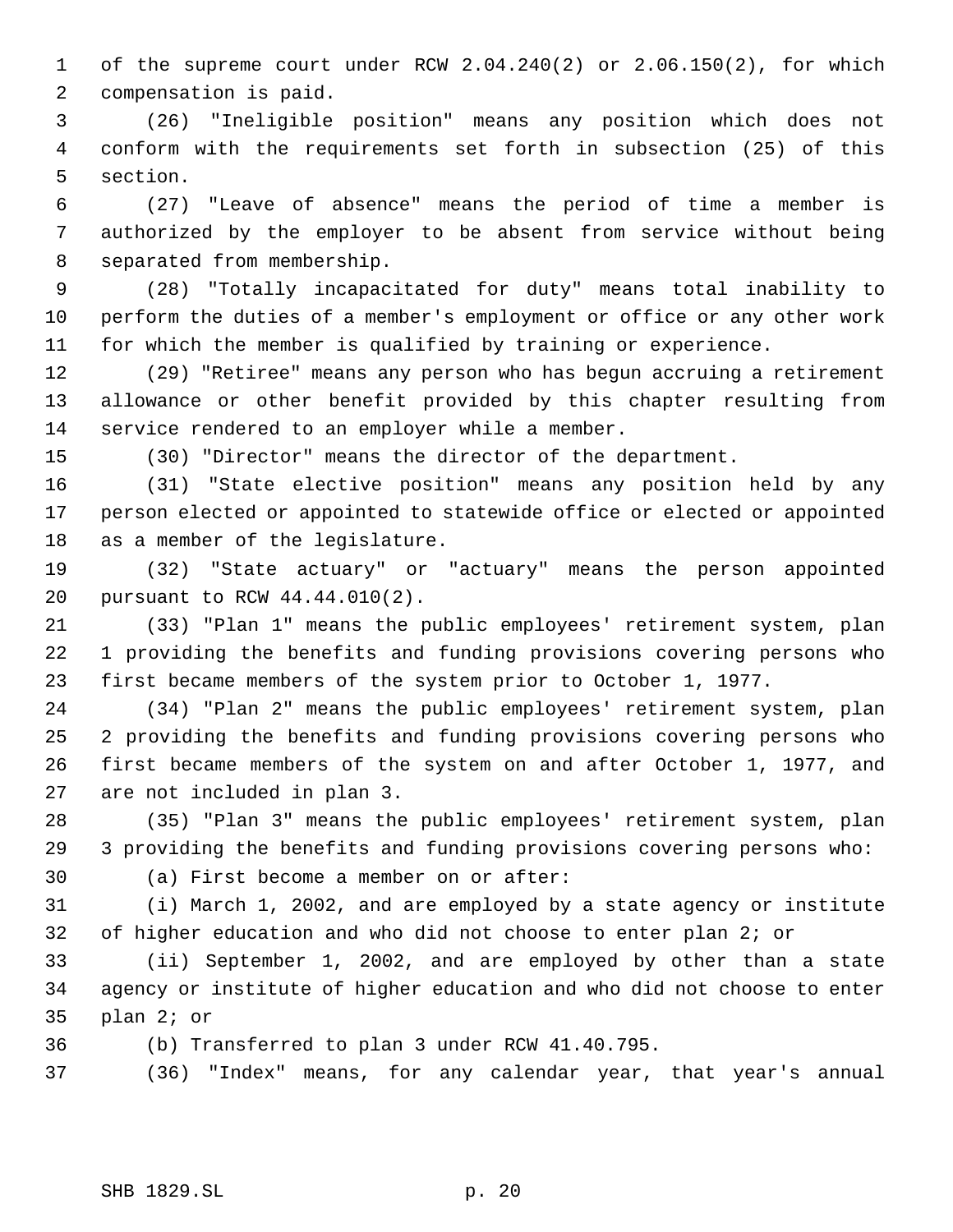average consumer price index, Seattle, Washington area, for urban wage earners and clerical workers, all items, compiled by the bureau of labor statistics, United States department of labor.

 (37) "Index A" means the index for the year prior to the determination of a postretirement adjustment.

(38) "Index B" means the index for the year prior to index A.

 (39) "Index year" means the earliest calendar year in which the index is more than sixty percent of index A.

 (40) "Adjustment ratio" means the value of index A divided by index B.

 (41) "Annual increase" means, initially, fifty-nine cents per month per year of service which amount shall be increased each July 1st by three percent, rounded to the nearest cent.

 (42) "Separation from service" occurs when a person has terminated 15 all employment with an employer. Separation from service or employment 16 does not occur, and if claimed by an employer or employee may be a 17 violation of RCW 41.40.055, when an employee and employer have a written or oral agreement to resume employment with the same employer following termination.

 (43) "Member account" or "member's account" for purposes of plan 3 means the sum of the contributions and earnings on behalf of the member in the defined contribution portion of plan 3.

 **Sec. 5.** RCW 41.40.037 and 2001 2nd sp.s. c 10 s 4 are each amended to read as follows:

 (1)(a) If a retiree enters employment with an employer sooner than one calendar month after his or her accrual date, the retiree's monthly retirement allowance will be reduced by five and one-half percent for every eight hours worked during that month. This reduction will be applied each month until the retiree remains absent from employment with an employer for one full calendar month.

 (b) The benefit reduction provided in (a) of this subsection will accrue for a maximum of one hundred sixty hours per month. Any benefit reduction over one hundred percent will be applied to the benefit the retiree is eligible to receive in subsequent months.

 (2)(a) Except as provided in (b) of this subsection, a retiree from plan 1 who ((has satisfied the break in employment requirement of 37 subsection (1) of this section and who)) enters employment with an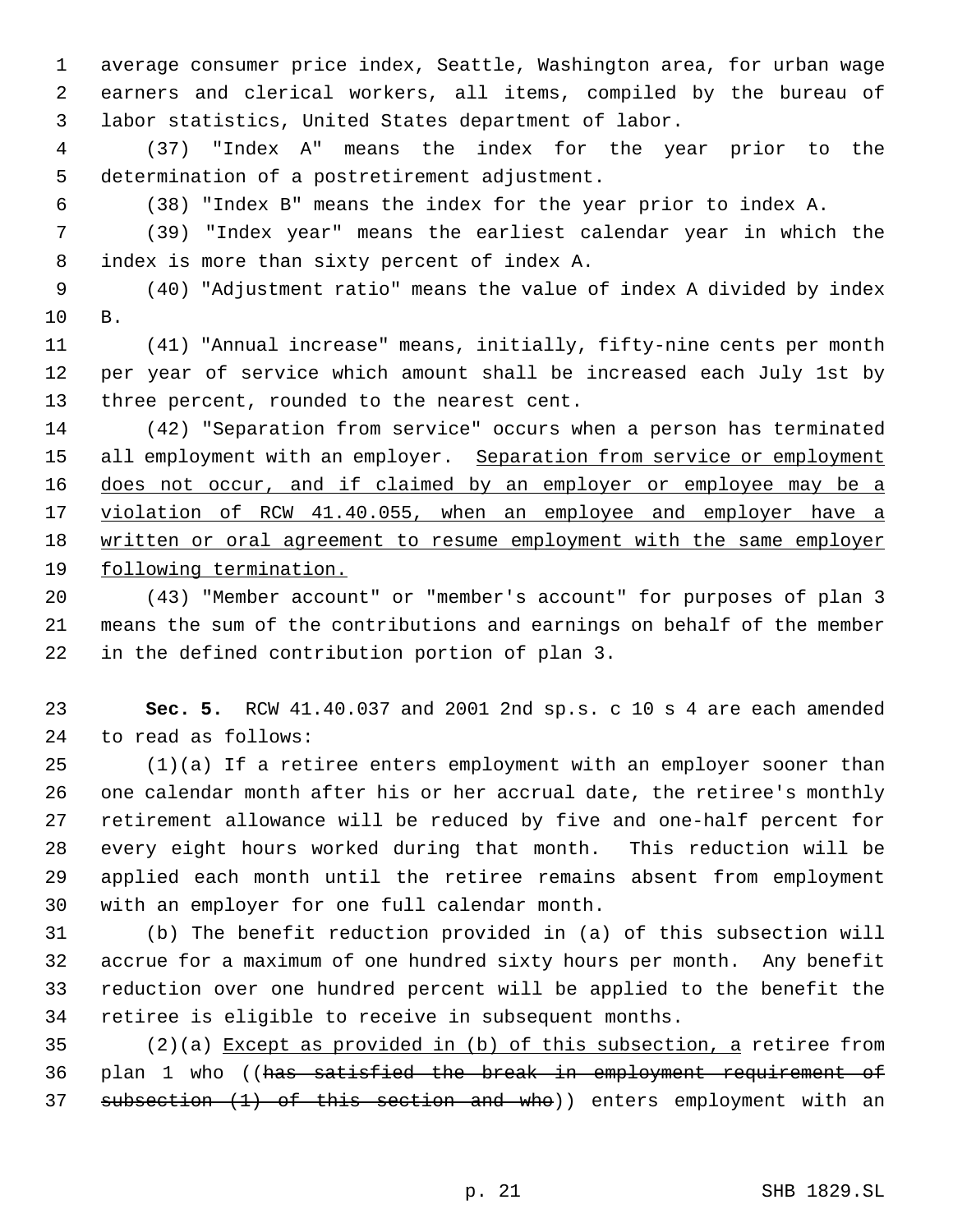1 employer at least one calendar month after his or her accrual date may continue to receive pension payments while engaged in such service for 3 up to ((one thousand five hundred)) eight hundred sixty-seven hours of service in a calendar year without a reduction of pension.

 (b) A retiree from plan 1 who enters employment with an employer at least three calendar months after his or her accrual date and:

 (i) Is hired into a position for which the employer has documented a justifiable need to hire a retiree into the position;

 (ii) Is hired through the established process for the position with the approval of: A school board for a school district; the chief executive officer of a state agency employer; the secretary of the senate for the senate; the chief clerk of the house of representatives 13 for the house of representatives; the secretary of the senate and the 14 chief clerk of the house of representatives jointly for the joint 15 legislative audit and review committee, the legislative transportation committee, the joint committee on pension policy, the legislative 17 evaluation and accountability program, the legislative systems committee, and the statute law committee; or according to rules adopted for the rehiring of retired plan 1 members for a local government employer;

 (iii) The employer retains records of the procedures followed and decisions made in hiring the retiree, and provides those records in the 23 event of an audit; and

 (iv) The employee has not already rendered a cumulative total of more than one thousand nine hundred hours of service while in receipt of pension payments beyond an annual threshold of eight hundred sixty-seven hours;

 shall cease to receive pension payments while engaged in that service after the retiree has rendered service for more than one thousand five hundred hours in a calendar year. The one thousand nine hundred hour cumulative total under this subsection applies prospectively to those 32 retiring after the effective date of this act and retroactively to those who retired prior to the effective date of this act, and shall be calculated from the date of retirement.

 (c) When a plan 1 member renders service beyond eight hundred sixty-seven hours, the department shall collect from the employer the applicable employer retirement contributions for the entire duration of the member's employment during that calendar year.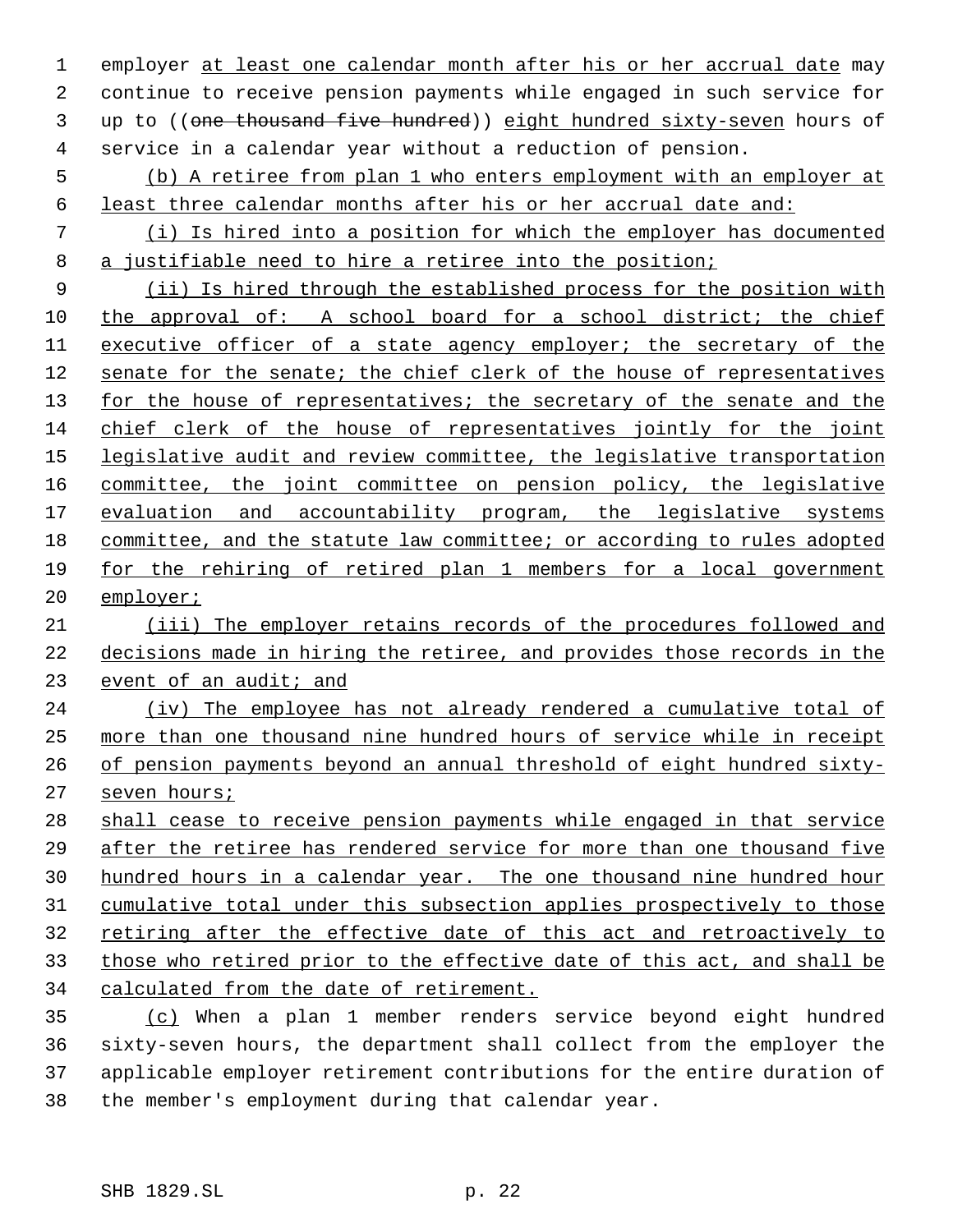$((\{b\}))$   $(d)$  A retiree from plan 2 or plan 3 who has satisfied the break in employment requirement of subsection (1) of this section may work up to eight hundred sixty-seven hours in a calendar year in an eligible position, as defined in RCW 41.32.010, 41.35.010, or 41.40.010, or as a fire fighter or law enforcement officer, as defined in RCW 41.26.030, without suspension of his or her benefit.

 (3) If the retiree opts to reestablish membership under RCW 41.40.023(12), he or she terminates his or her retirement status and becomes a member. Retirement benefits shall not accrue during the period of membership and the individual shall make contributions and receive membership credit. Such a member shall have the right to again retire if eligible in accordance with RCW 41.40.180. However, if the right to retire is exercised to become effective before the member has rendered two uninterrupted years of service, the retirement formula and survivor options the member had at the time of the member's previous retirement shall be reinstated.

 (4) The department shall collect and provide the state actuary with information relevant to the use of this section for the joint committee on pension policy.

 (5) The legislature reserves the right to amend or repeal this section in the future and no member or beneficiary has a contractual right to be employed for more than five months in a calendar year without a reduction of his or her pension.

 NEW SECTION. **Sec. 6.** The department of retirement systems shall, in consultation with the employment security department, prepare a notice to employers to be included in the established process of informing employers of changes in the retirement systems. This notice will inform employers about the possible unemployment compensation consequences of hiring retirees.

> Passed by the House April 26, 2003. Passed by the Senate April 25, 2003. Approved by the Governor May 20, 2003, with the exception of certain items that were vetoed. Filed in Office of Secretary of State May 20, 2003.

Note: Governor's explanation of partial veto is as follows: "I am returning herewith, without my approval as to sections 1 and 2, Substitute House Bill No. 1829 entitled:

"AN ACT Relating to postretirement employment in the public employees' retirement system and the teachers' retirement system;"